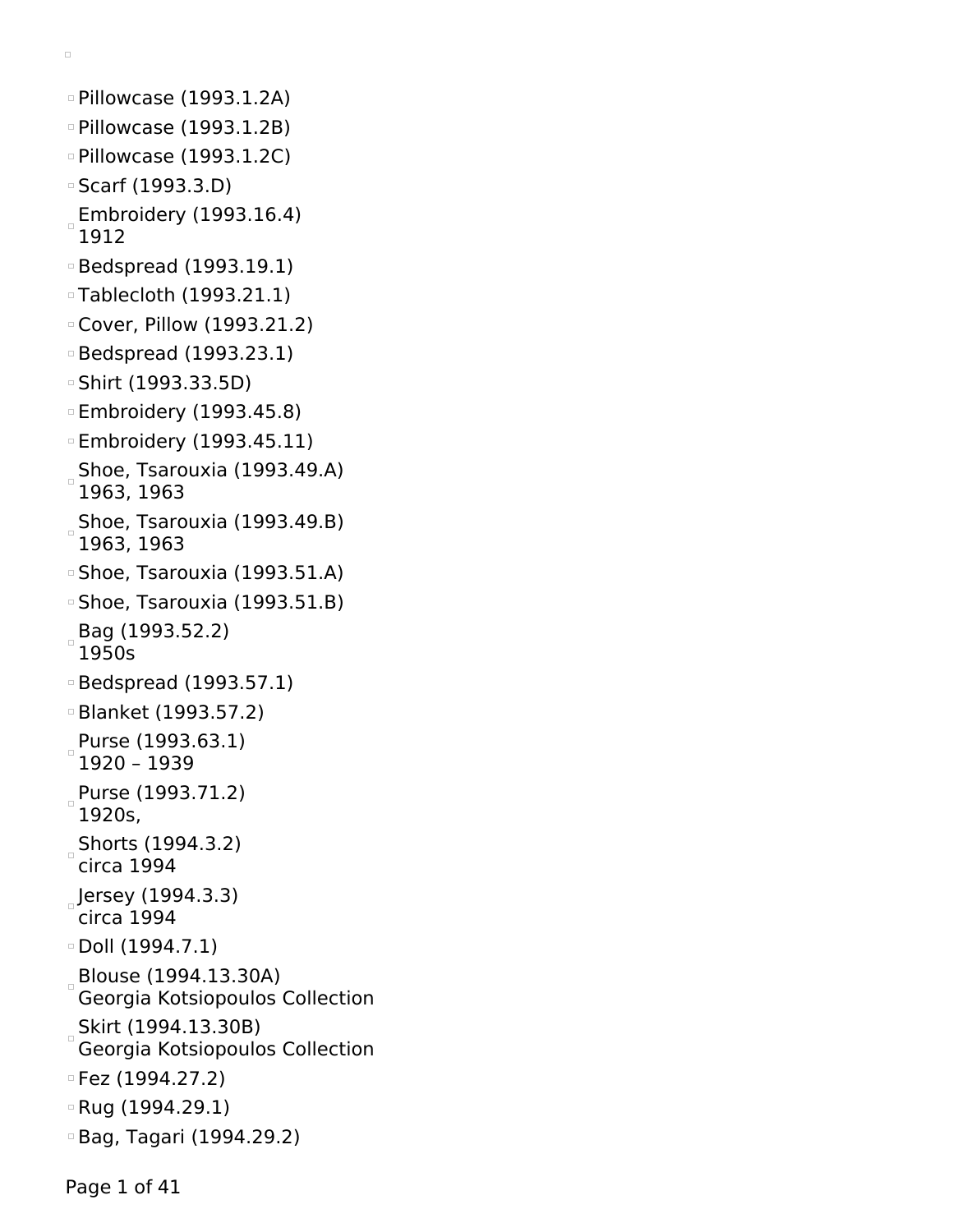```
Sampler (1994.29.3)
Collar (1994.32.2B)
 1915 – 1925, 1915 – 1925
Collar (1994.32.2C)
 1915 – 1925, 1915 – 1925
Collar (1994.32.2D)
 1915 – 1925, 1915 – 1925
Collar (1994.32.2E)
 1915 – 1925, 1915 – 1925
Collar (1994.32.2F)
 1915 – 1925, 1915 – 1925
Collar (1994.32.2G)
 1915 – 1925, 1915 – 1925
Collar (1994.32.2H)
 1915 – 1925, 1915 – 1925
Collar (1994.32.2I)
 1915 – 1925, 1915 – 1925
Collar (1994.32.3A)
 circa 1925 – 1930
Collar (1994.32.3B)
 circa 1925 – 1930,
Collar (1994.32.3C)
 circa 1925 – 1930,
Collar (1994.32.3D)
 circa 1925 – 1930,
Collar (1994.32.3E)
 circa 1925 – 1930,
Collar (1994.32.3F)
 circa 1925 – 1930,
Collar (1994.32.3G)
 circa 1925 – 1930,
Blanket (1994.41.1)
 Gown, Baptismal (1994.41.3.B)
February 15, 2013, 1927
 Marina Textile Collection
 Bib (1994.41.3.C)
February 15, 2013,
 1924
 Marina Textile Collection
```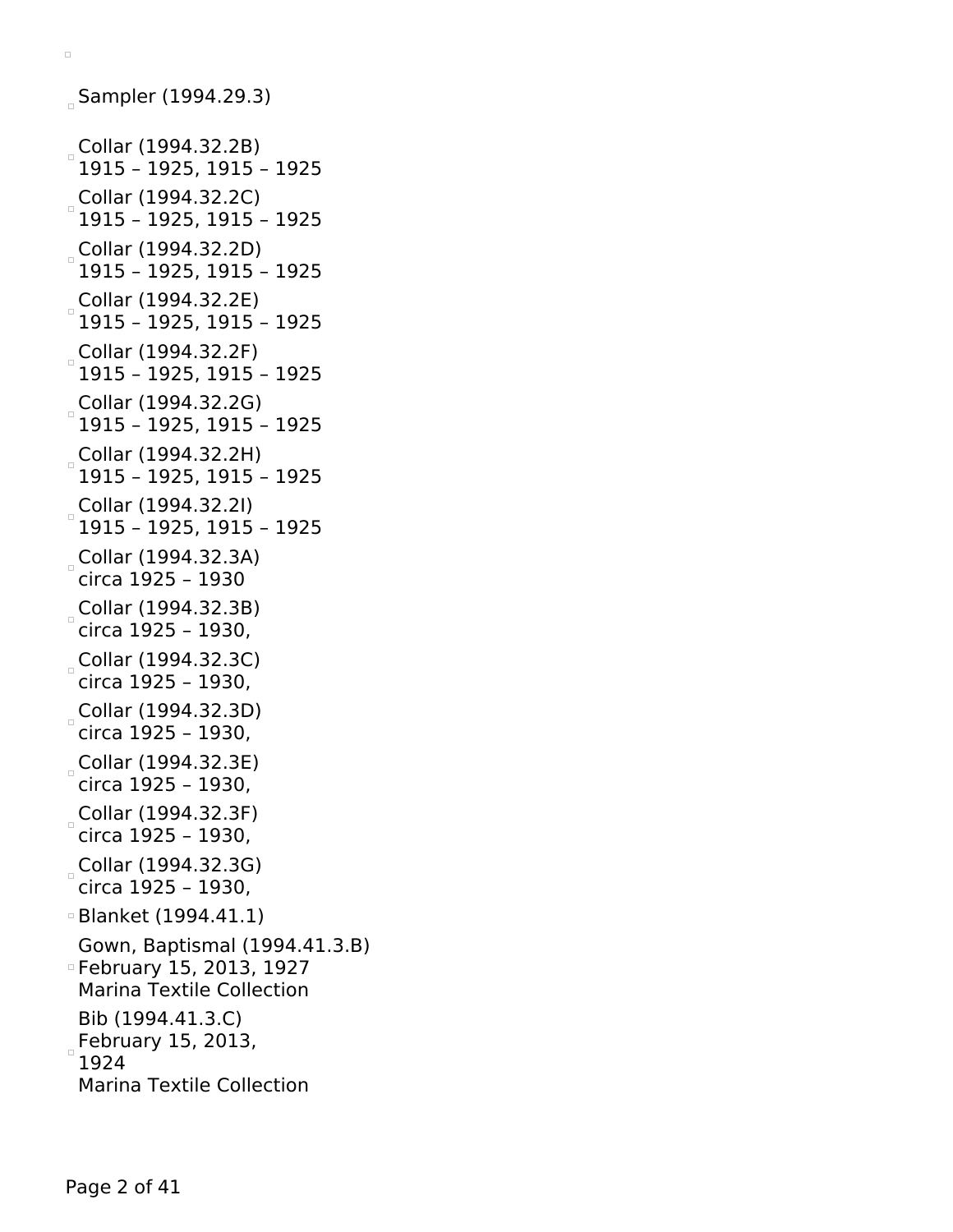Cap (1994.41.3.D) February 15, 2013,  $\overline{\phantom{a}}$ 1927 Marina Textile Collection Bib (1994.41.3.E) February 15, 2013, 1927 Marina Textile Collection Bib (1994.41.3.F) 1927, 1927 Marina Textile Collection Nightgown (1994.41.10.A) 1910, 1910 Pantaloons (1994.41.10.B) 1910, Pillowcase (1994.41.10.C) February 15, 2013, 1910 Marina Textile Collection Doily (1994.41.10.E) 1905 – 1915, 1905 – 1915 Doily (1994.41.10.F) 1905 – 1915 Petticoat (1994.41.12.A) February 18, 2013, 1880 -1930 Marina Textile Collection Vest (1994.51.A) 1890 – 1920 Bisioulis Collection Cumberband (1994.51.B) 1890 – 1920 Bisioulis Collection Cumberband (1994.51.C) February 22, 2013, 1890 -1920 Bisioulis Collection Cumberband (1994.51.D) February 22, 2013, 1890 –  $\Box$ 1920 Bisioulis Collection Badge (1994.57) August 18 – 25, 1935

 $\Box$ 

Page 3 of 41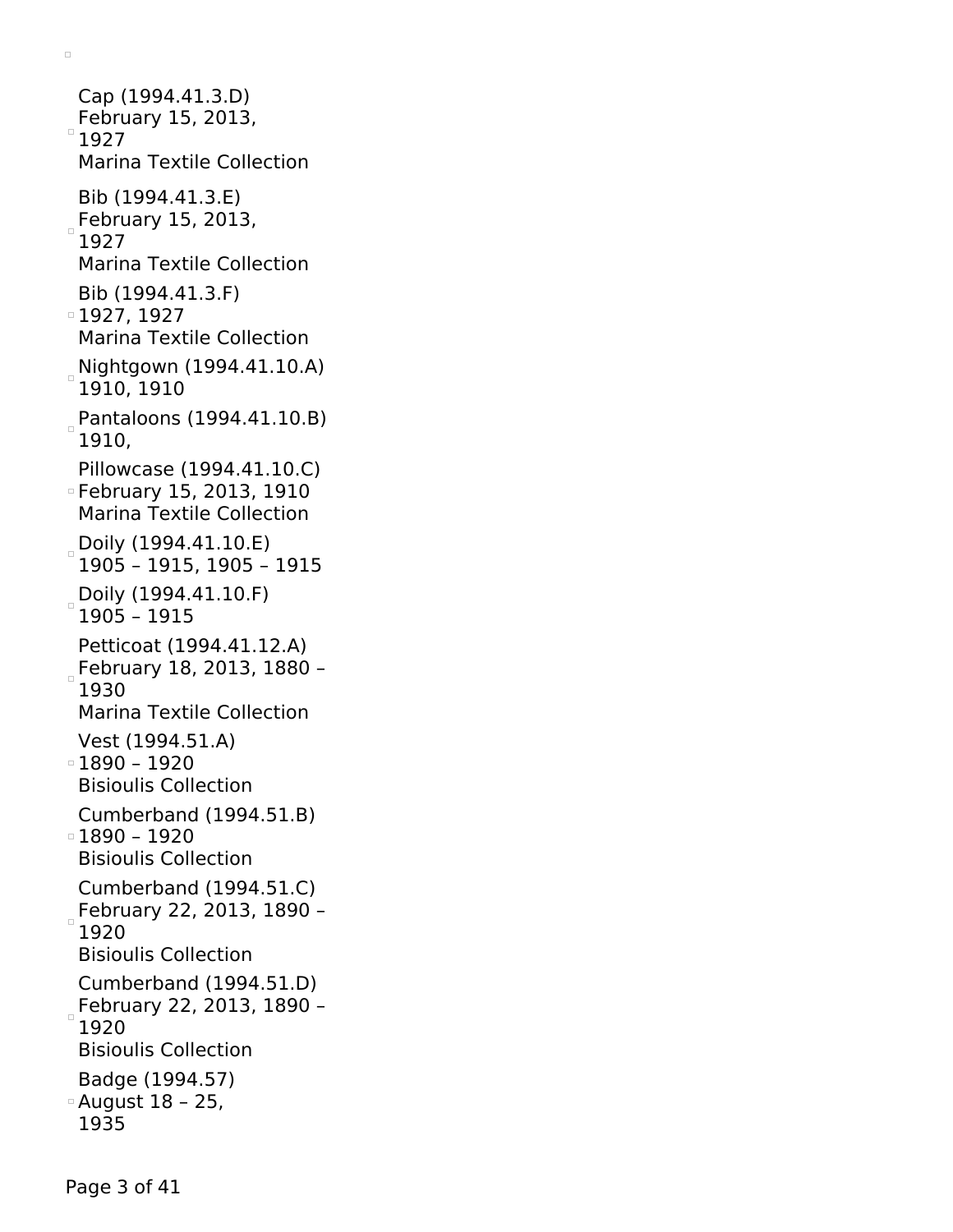```
Stefanothiki (1994.65.6)
February 20, 1921,
Pillow (1994.78.1)
Doll (1994.80.7)
\degree Doll (1994.80.8)
\degree Doll (1994.80.10)
\circ Doll (1994.80.C)
Doll (1994.80.D)
 1950 – 1970
 Doll (1994.80.E)
 1950 – 1970
 Doll (1994.80.I)
 1950 – 1970
 Doll (1994.80.K)
 1950 – 1970
\circ Doll (1994.80.L)
Belt (1994.115)
Jacket (1994.124)
 Shirt (1994.138
\circ 1.A)
 1930 – 1950
Shirt (1994.138.1.B)
 1930 – 1950
\circ Doll (1995.4.2)
 Vest (1995.11.2.C)
 1939, 1939
Tablecloth (1995.19.4)
Blanket (1995.23.2)
 Embroidery (1995.35.1.A)
February 18, 2013, 1900
 Evangelos Collection
 Embroidery (1995.35.1.B)
February 18, 2013, 1900
 Evangelos Collection
Apron (1995.40.1)
 1929,
 Nightgown (1995.45.1)
February 22, 2013,
 1910
 Estelle Collection
Embroidery (1995.48.1)
```
Page 4 of 41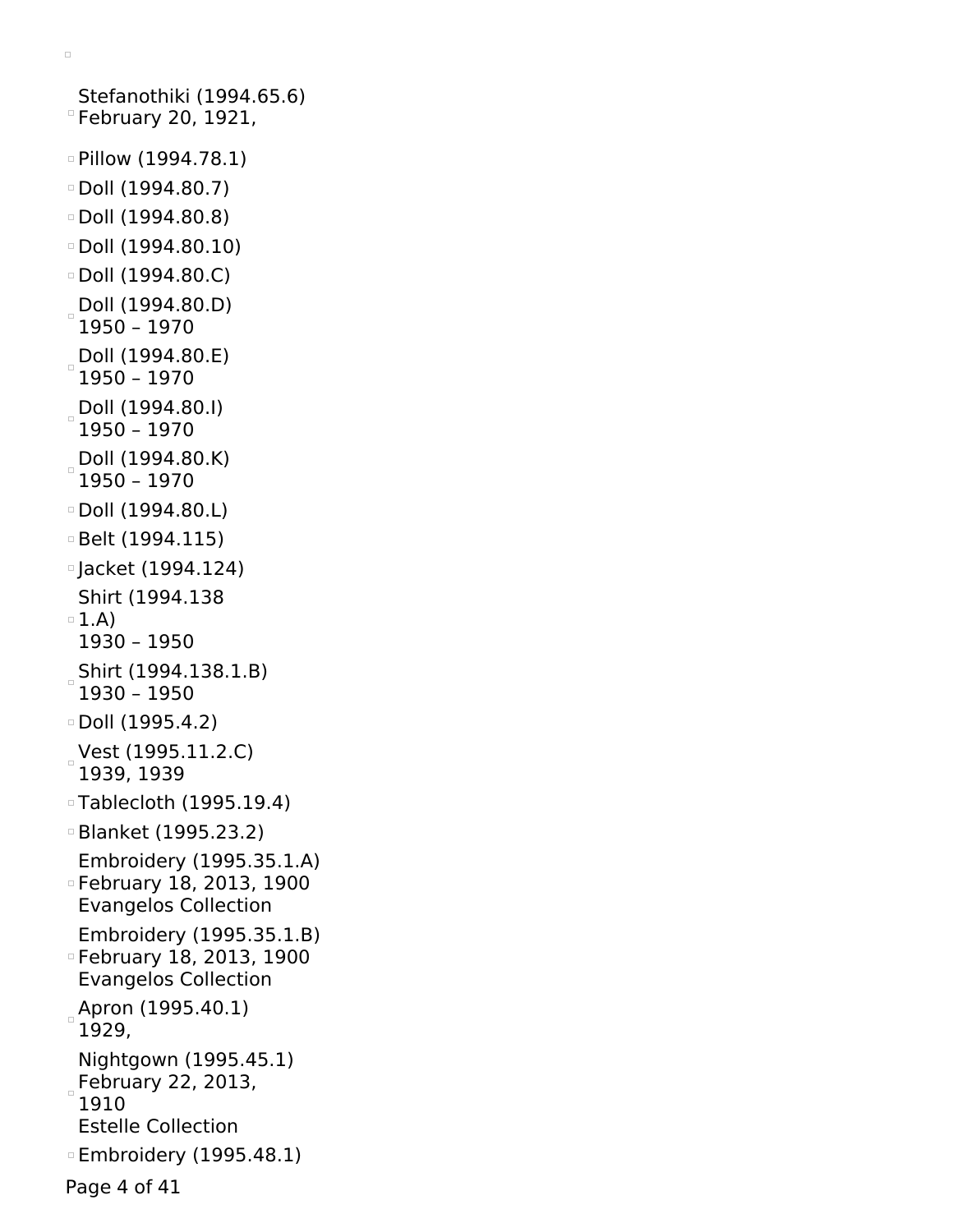Komboloi (1995.53.2) Maria's Collection Petticoat (1996.1.1) 1910, Pantalettes (1996.1.2) 1910, Apron (1996.2.A) 1924, 1924 Gown, Wedding (1996.2.C) 1924, 1924 Shoe (1996.5.2.A) 1900s, Shoe (1996.5.2.B) 1900s, Shoe (1996.6.2.A) October 26, 1904, Shoe (1996.6.2.B) October 26, 1904, Fez (1996.12.2) Christina's Collection Towel, Dish (1996.13.2) January 16, 2002, Nightcap (1996.13.3) Sham, Pillow (1996.14.1) Pin, Lapel (1996.17.4.A) 1929, Bedspread (1996.18.1) 1954, Bedspread (1996.18.2) Runner, Table (1996.18.3) Bedspread (1996.19.1) Bedspread (1996.19.2) Napkin (1996.19.6.A) July 15, 2002, Napkin (1996.19.6.B) July 15, 2002, Napkin (1996.19.6.C) July 15, 2002,

Page 5 of 41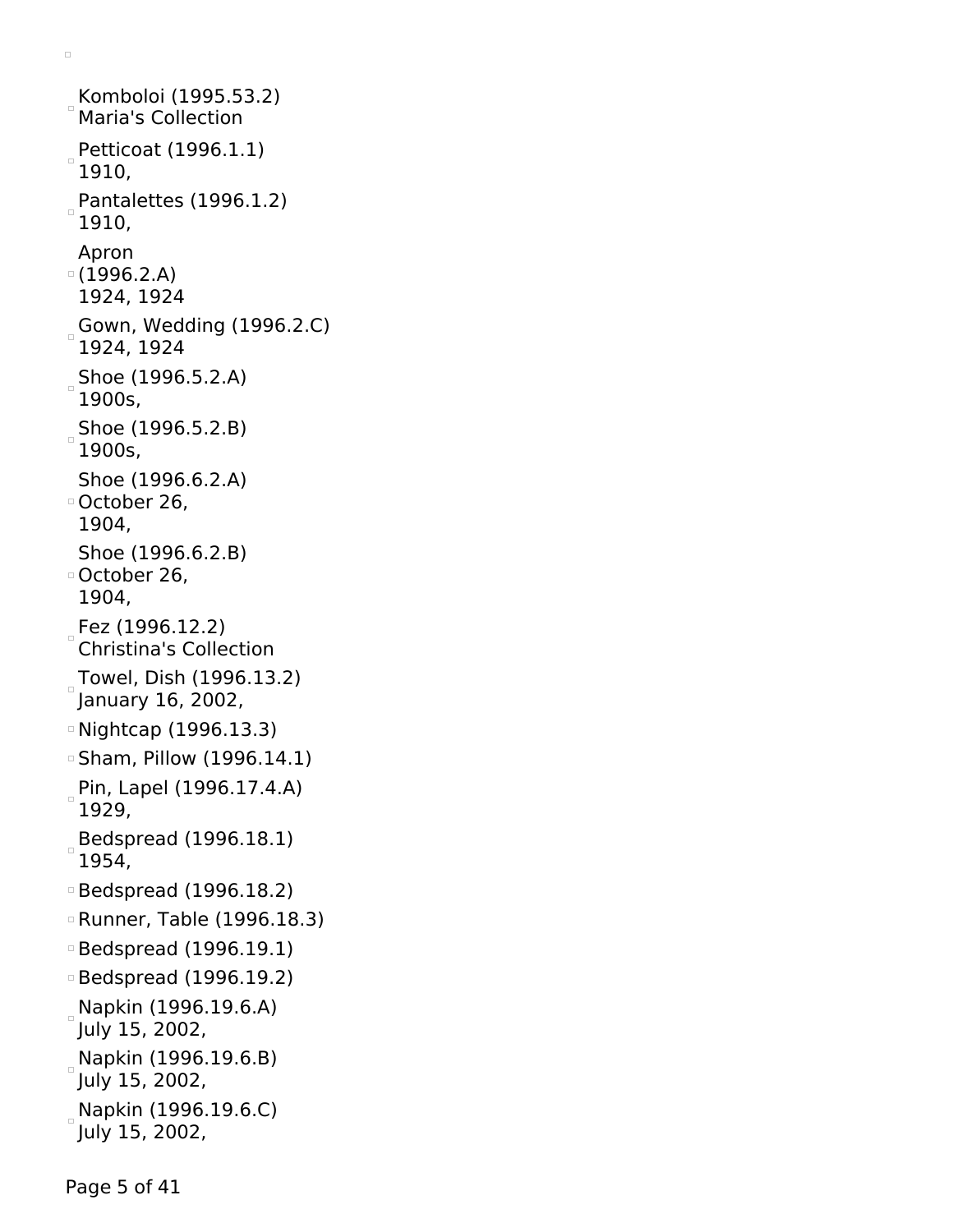```
Napkin (1996.19.6.D)
July 15, 2002,
Napkin (1996.19.6.E)
July 15, 2002,
Napkin (1996.19.6.F)
 August 5, 2002,
Tablecloth (1996.19.6.G)
Tablecloth (1996.19.7)
Hanging (1996.19.11)
Bag, Tagari (1996.23.1)
Bag, Tagari (1996.23.2)
Towel, Hand (1996.23.3)
Runner (1996.24)
Runner, Table (1996.25)
Tablecloth (1996.26)
 Holder, Bottle (1996.72.4)
February 13, 2013,
 Mary Gatsis Collection
 Cap, Dust (1996.78.1)
March 15, 2013, 1925
 Dorothy's Collection
Coat (1996.88.1.A)
 1940, 1940
Coat (1996.88.1.B)
 1940s, 1940
Pillowcase (1996.90.1)
 1923, 1923
Vest (1996.94.1.C)
Vest (1996.94.2)
Bedspread (1996.95.1)
 circa 1916,
 Stefana (1996.97.10c)
 1923,
 Stefana (1996.97.10d)
 1923,
 Blouse (1996.99.1)
February 18,
 2013,
 Manda Collection
Cover, Pillow (1997.1.1)
 1920,
```
Page 6 of 41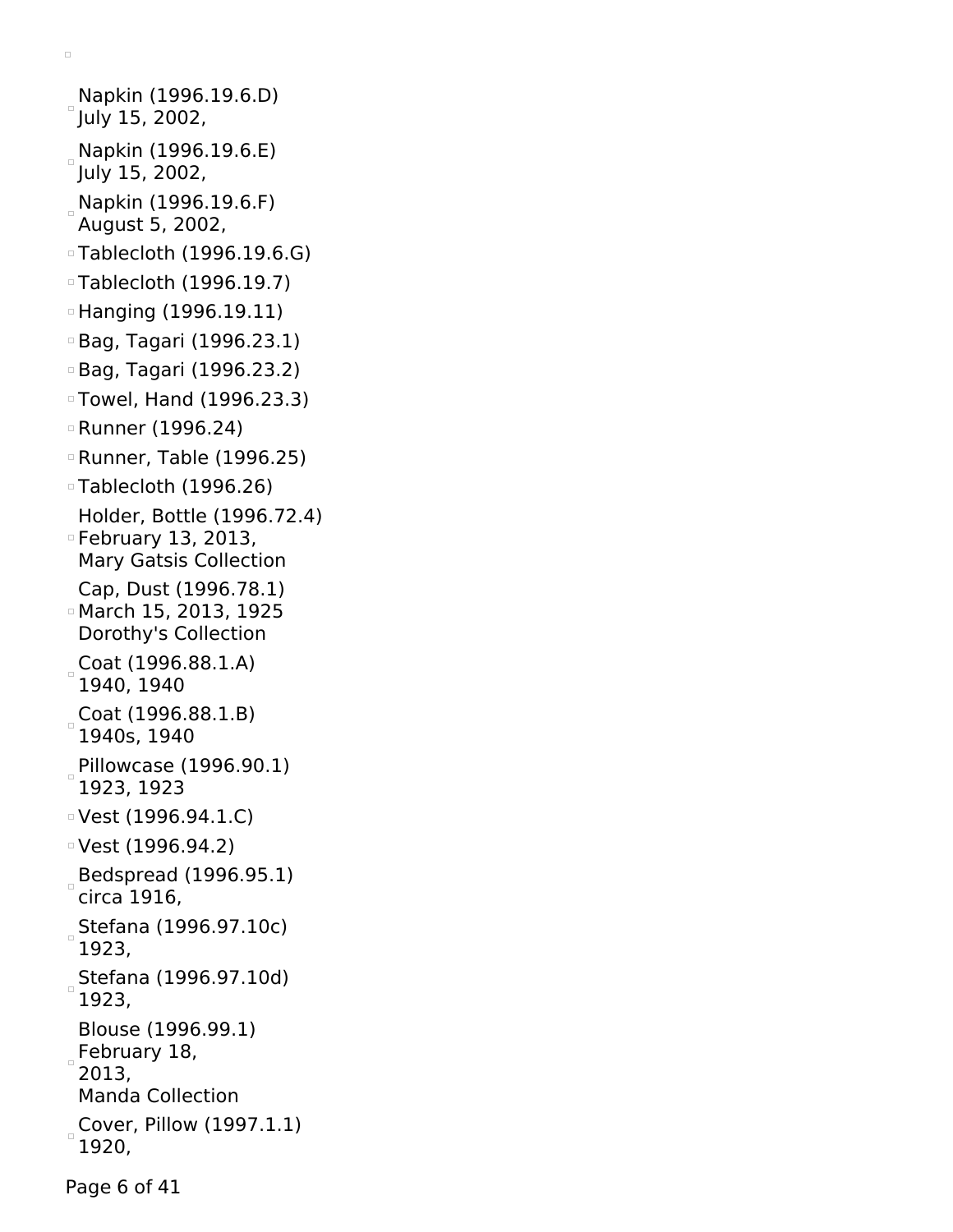Nightgown (1997.1.3)  $\degree$ circa 1920, Skirt, Foustanella (1997.39.1.A) 1886, 1886 Skirt, Foustanella (1997.39.1.B)  $B$ edspread (1998.1.1) 1920, 1920 Bedspread (1998.1.2) 1920, 1920 Bedspread (1998.2.1) Tablecloth (1998.5.1) Tray (1998.5.2) Apron (1998.7.6) Purse (1998.14.1) Jacket (1998.19.1.A) 1941 – 1961 Defenders of Democracy Shirt (1998.19.1.C) 1941 – 1961 Defenders of Democracy Belt (1998.19.1.E) 1941 – 1961 Defenders of Democracy Jacket (1998.20.1A) 1942, 1942 Blouse (1998.20.1B) 1942, 1942 Skirt (1998.20.1C) 1942, 1942 Jacket (1998.21.1.A) Defenders of Democracy Pants (1998.21.1.B) Defenders of Democracy Cap (1998.21.1.C) Defenders of Democracy Jacket (1998.22.1.A) circa 1918, Defenders of Democracy Pants (1998.22.1.B) circa 1918, Defenders of Democracy

 $\Box$ 

Page 7 of 41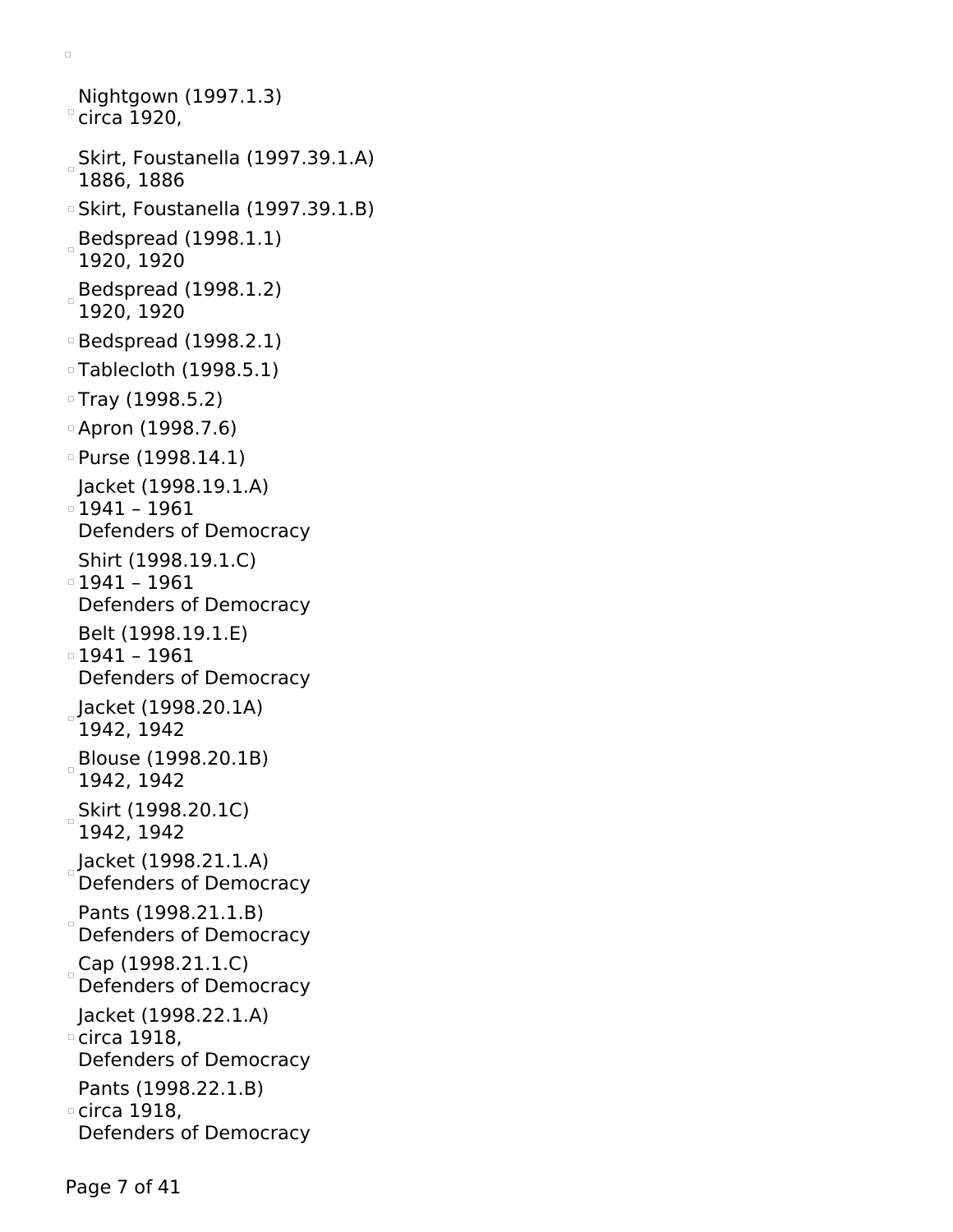Stocking (1998.22.1.E) 1918, 1918 Defenders of Democracy Stocking (1998.22.1.F) 1918, Defenders of Democracy Cap (1998.22.1.G) 1918, 1918 Defenders of Democracy Jacket (1998.23.1.A) Defenders of Democracy Pants (1998.23.1.B) Tie, String (1998.23.1.C) Defenders of Democracy Shirt (1998.23.1.D) Defenders of Democracy Hat (1998.23.1.E) Jacket (1998.24.1.A) circa 1990, Defenders of Democracy Hat (1998.24.1.C) circa 1990, Defenders of Democracy Hat (1998.25.1.C) 1942, 1942 Defenders of Democracy Helmet (1998.32.3) Pillowcase (1999.1.1.A) 1919, 1919 Pillowcase  $(1999.1.1.B)$ 1919, 1919 Coat (1999.2) 1907 – 1908, Dress (1999.3) 1907 – 1908, Hat (1999.9.5) 1950s, 1950 – 1970 Apron (2000.1.2) Skirt (2000.1.3) 1885 Maria's Collection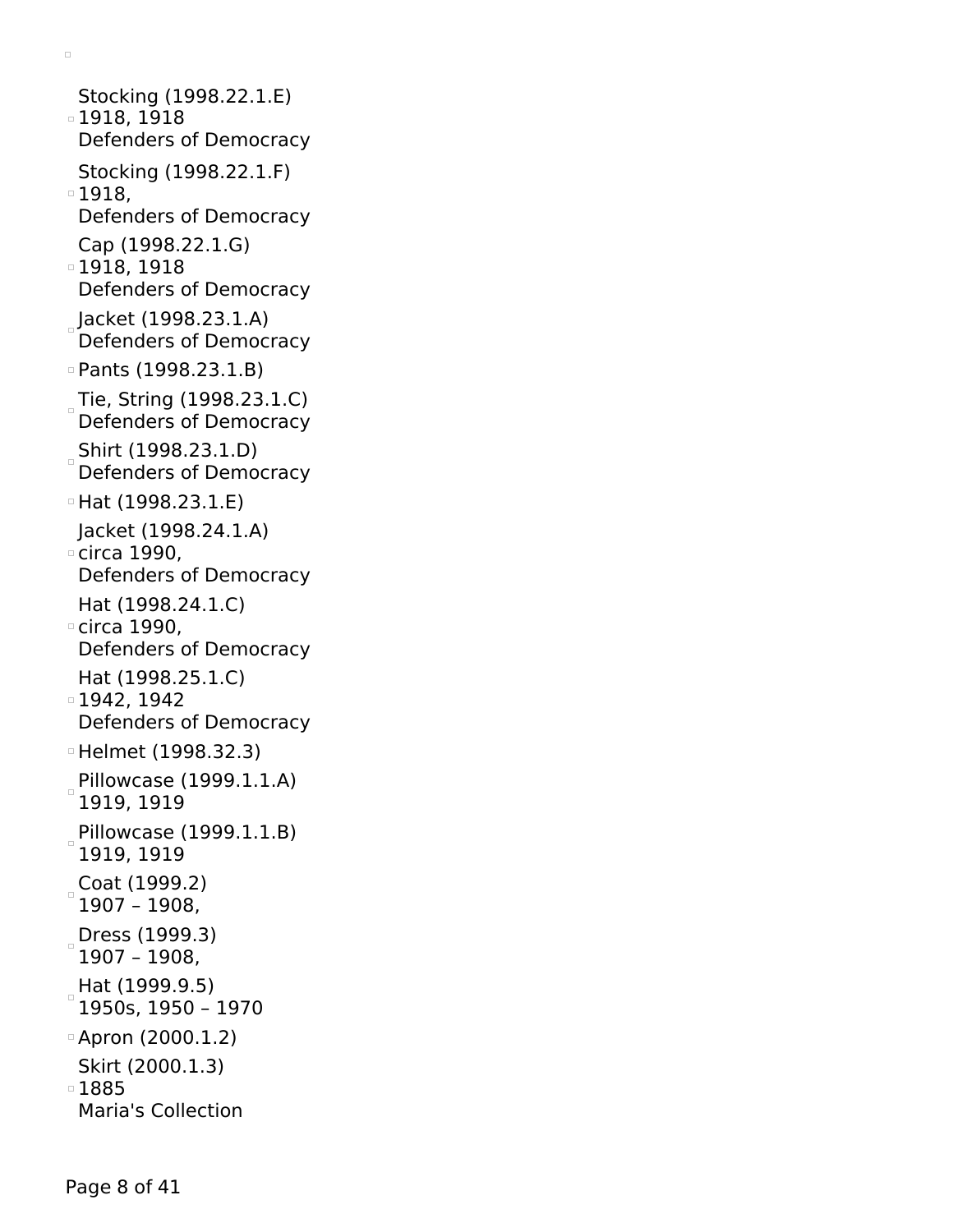Scarf (2000.1.4) February 12, 2003, Scarf, Table (2000.1.5) February 12, 2003, scarf (2000.1.6) February 12, 2003, Blouse (2000.1.8) Scarf, Table (2000.1.11) March 29, 2013, Fabric (2000.1.12) Fabric (2000.1.13) Fabric (2000.1.14) Tablecloth (2000.3.2) circa 1920, Koula Lazou Counelis Tablecloth (2000.3.3) 1920, Koula Lazou Counelis Doily (2000.3.4) 1920, Koula Lazou Counelis Doily (2000.3.5)  $\overline{1}$  1920, Koula Lazou Counelis Doily (2000.3.6) □ 1920. Koula Lazou Counelis Doily (2000.3.7)

 $\Box$ 

1920,

Koula Lazou Counelis

Doily (2000.3.8)

1920, Koula Lazou Counelis

Doily (2000.3.9)

■1920,

Koula Lazou Counelis

Runner, Table (2000.3.10)

1920,

Koula Lazou Counelis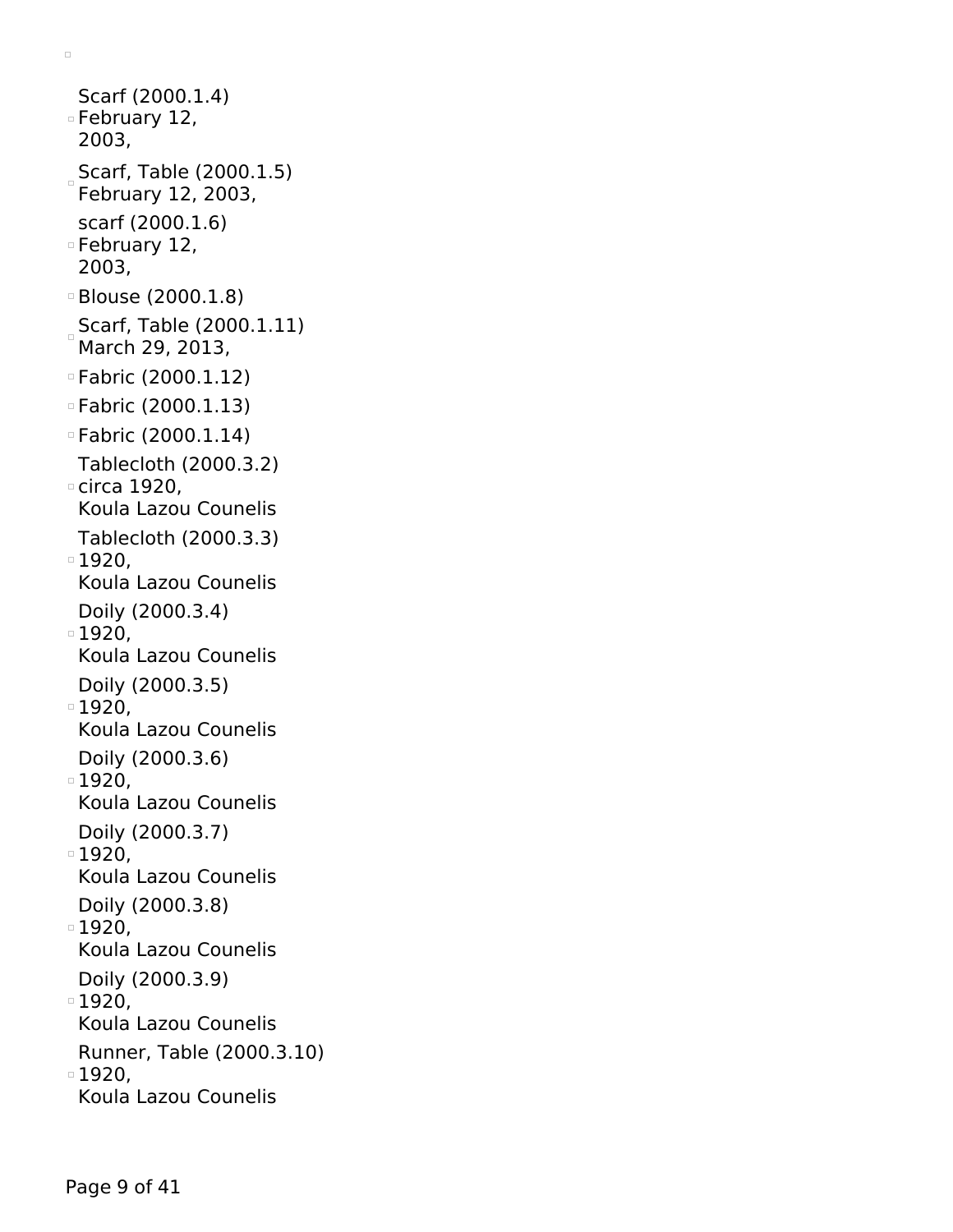Runner, Table (2000.3.11.A)  $1920,$ Koula Lazou Counelis Runner, Table (2000.3.11.B) 1920, Koula Lazou Counelis Doily (2000.3.13) Doily (2000.3.14) Doily (2000.3.15) before 1931, Sham, Pillow (2000.3.16) Nightgown (2000.3.17) February 22, 2013, 1900 – 1930 Mae C Collection Flag (2000.4.5) 1943, The George J. Hontos Collection Medal, Commemorative (2000.4.8) 1943 – 1944, The George J. Hontos Collection Gown, Baptismal (2001.16.2) 1876, Tablecloth (2001.17.2) Curtain, Window (2001.17.3.A) Curtain, Window (2001.17.3.B) Pillowcase (2001.17.4.A) Pillowcase (2001.17.4.B) Tablecloth (2001.17.5) Napkin (2001.17.8.A) Napkin (2001.17.8.B) Napkin (2001.17.8.C) Napkin (2001.17.8.D) Tablecloth (2001.18.1) 1940 – 1950 Runner, Table (2001.21.3) Napkin (2001.21.4.A) November 16, 2001, Napkin (2001.21.4.B) November 16, 2001,

 $\Box$ 

Page 10 of 41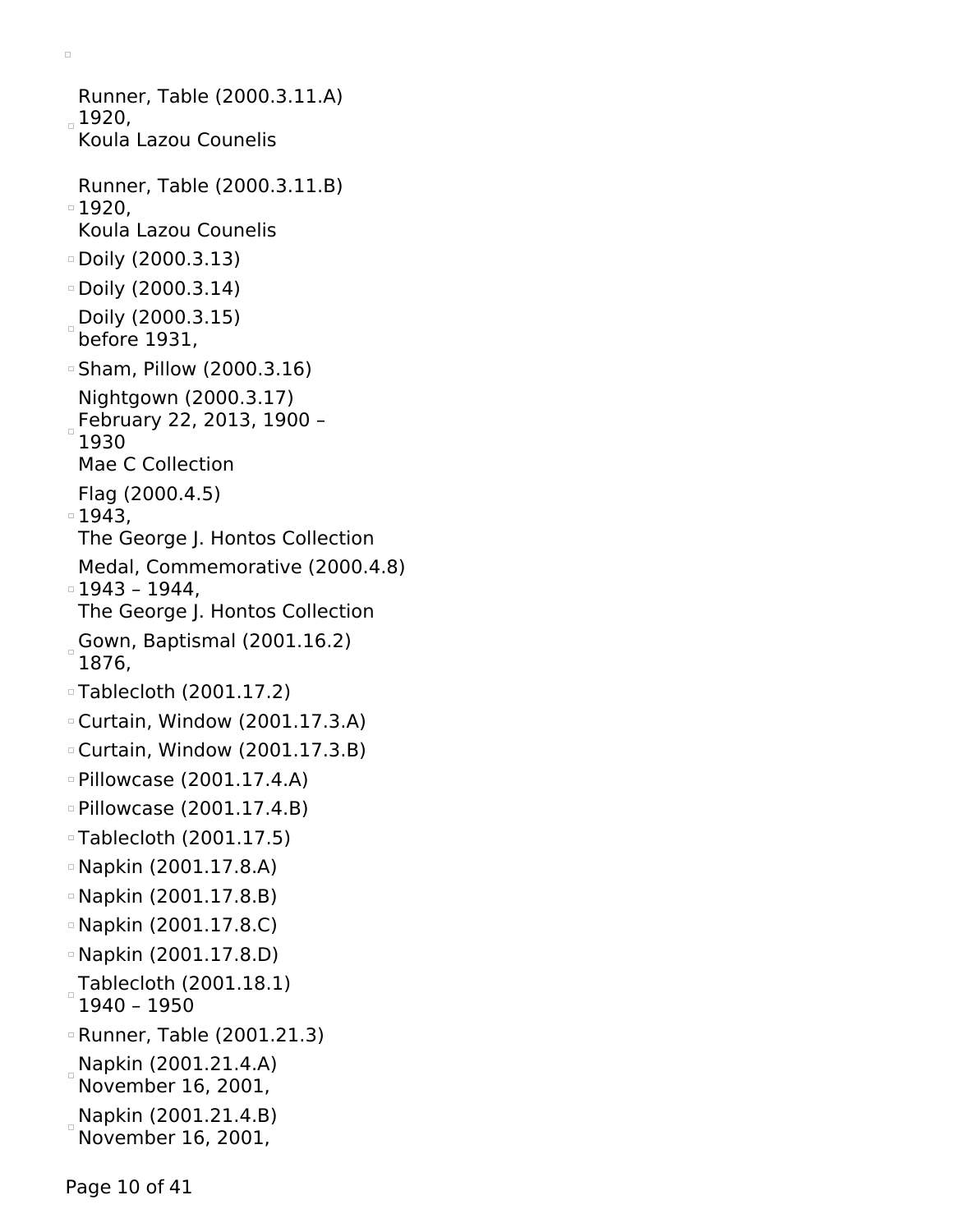Napkin (2001.31.29.A) November 23, 2001, 1936 Napkin (2001.31.29.B) November 23, 2001, 1936 Napkin (2001.31.29.C) November 23, 2001, 1936 Napkin (2001.31.29.D) November 23, 2001, 1936 Napkin (2001.31.29.E) November 23, 2001, 1936 Napkin (2001.31.29.F) November 23, 2001, 1936 Napkin (2001.31.29.G) November 23, 2001, 1936 Napkin (2001.31.29.H) November 23, 2001, 1936 Napkin (2001.31.29.I) November 23, 2001, 1936 Napkin (2001.31.29.J) November 23, 2001, 1936 Napkin (2001.31.29.K) November 23, 2001, 1936 Napkin (2001.31.29.L) November 23, 2001, 1936 Runner, Table (2001.31.30) before 1936, Runner, Table (2001.31.31) Doily (2001.31.32.A) 1936, Doily (2001.31.32.B) 1936,

 $\Box$ 

Page 11 of 41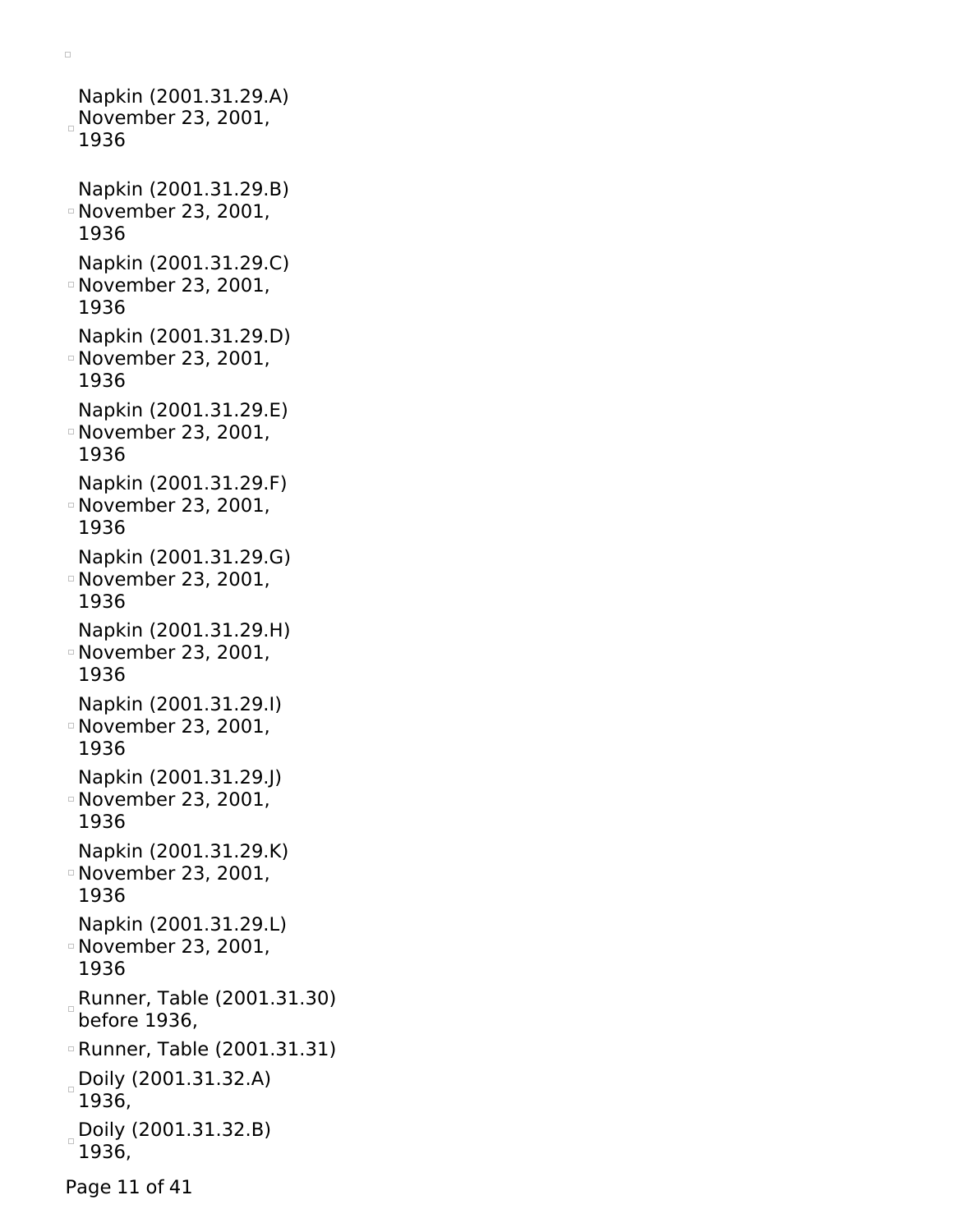Doily (2001.31.33.A) Doily (2001.31.33.B) Tablecloth (2001.31.34) Tablecloth (2001.31.35) Doily (2001.31.37.A) Doily (2001.31.37.B) Tablecloth (2001.31.38) Mat, Table (2001.31.39.A) November 23, 2001, 1936 Mat, Table (2001.31.39.B) November 23, 2001, 1936 Runner, Table (2001.31.40) Tablecloth (2001.31.41) before 1936, Hat (2001.31.44) Coula's Collection Collar (2001.31.45.A) Collar (2001.31.45.B) Collage (2001.31.47) Bag (2001.38.17) Runner, Table (2001.38.21) Runner, Table (2001.38.22) Doily (2001.38.23) Runner, Table (2001.38.24) Napkin (2001.38.27) November 23, 2001, Runner, Table (2001.38.28) Runner, Table (2001.38.29.A) Runner, Table (2001.38.29.B) Doily (2001.38.29.C) Doily (2001.38.29.D) Banner (2001.39.1) Bolt, Cloth (2001.42.32) Bolt, Cloth (2001.42.33)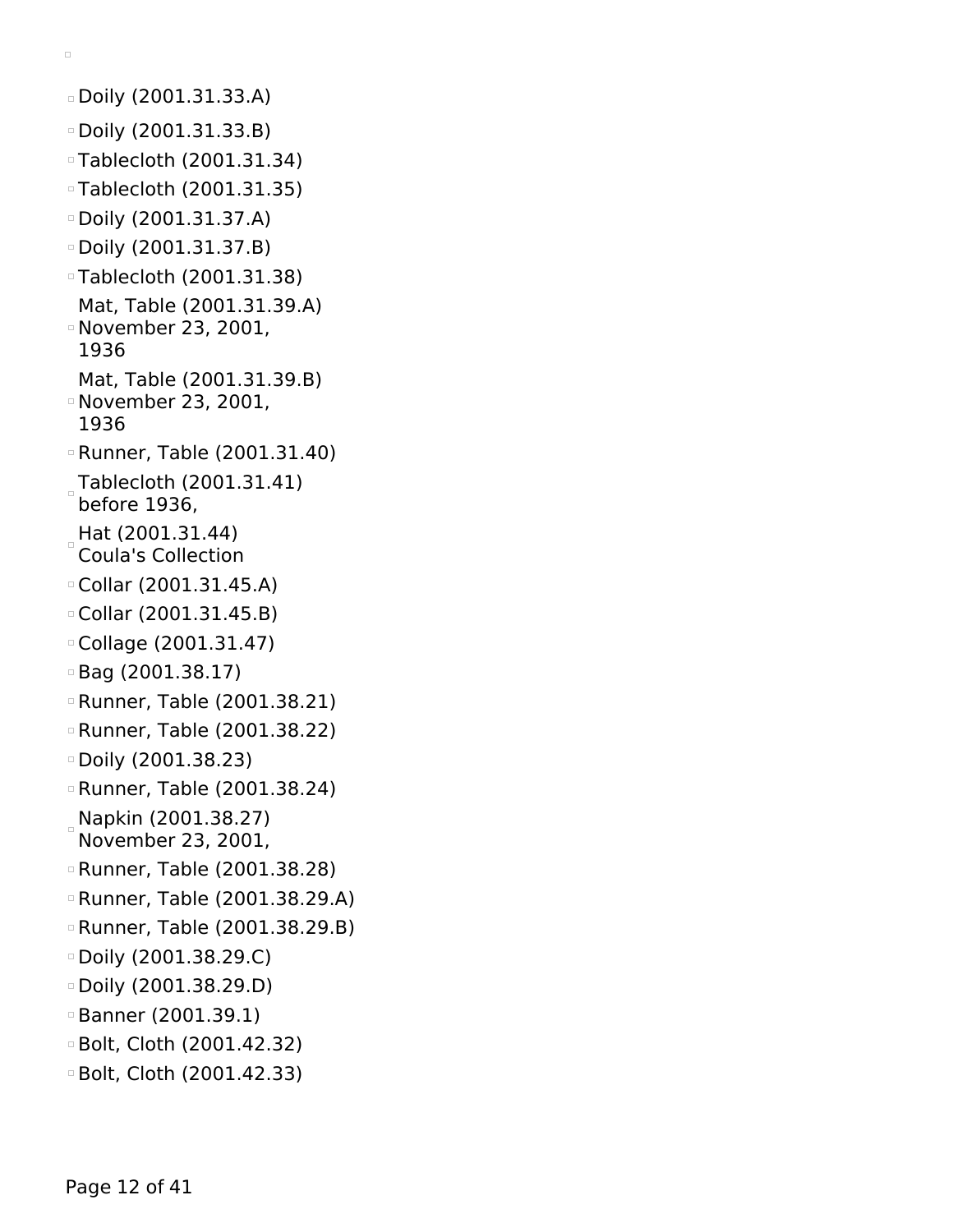```
Dress (2001.44.4)
 February 22, 2013, 1950 –
01970Coula P Collection
Apron (2001.46.9)
Doily (2001.49.5)
Doily (2001.49.6)
D Doily (2001.49.7)
Doily (2001.49.8)
Doily (2001.49.9.A)
Doily (2001.49.9.B)
Doily (2001.49.10)
Doily (2001.49.11)
Bag (2001.49.12)
Blanket (2002.4.2)
 1906,
Dress (2002.29.A)
Cape (2002.29.B)
Tablecloth (2002.32.2)
Skirt (2002.32.3)
Vest (2002.34.1.D)
Toga (2002.34.2.A)
Toga (2002.34.2.B)
Vest (2002.39)
runner, table (2002.43.5.2.A)
 1920, 1920
Runner, Table (2002.43.5.2.B)
 1920, 1920
 Mat, Table (2002.43.7.3.A)
 1940, 1940
Mat, Table (2002.43.7.3.B)
\Box1940, 1940
Tablecloth (2002.43.10)
Napkin (2002.43.11.A)
Napkin (2002.43.11.B)
Napkin (2002.43.11.C)
Napkin (2002.43.11.D)
Napkin (2002.43.11.E)
```
Page 13 of 41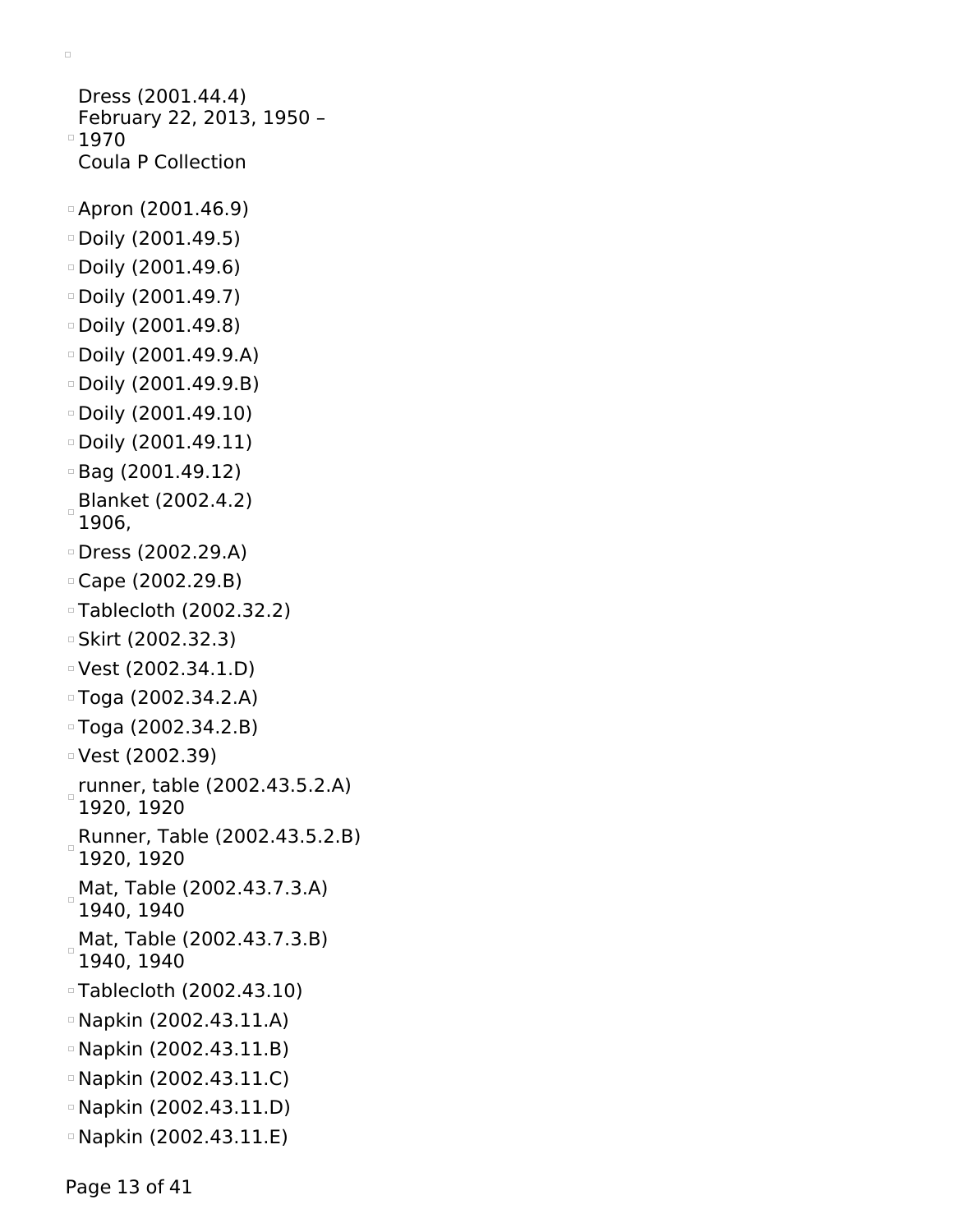```
\Box
```

```
Napkin (2002.43.11.F)
Napkin
 (2002.43.11.G)
Napkin (2002.43.11.H)
Dress (2002.46.4)
Doily (2002.51.4)
Doily (2002.51.5.1)
 George and Peggy Koutas
Doily (2002.51.5.2)
 George and Peggy Koutas
Wick (2002.51.15)
 circa 1900,
Doll (2002.51.60)
Apron (2002.51.62)
Doily (2002.51.65)
Doily (2002.51.66)
Runner, Table (2002.52.1)
Fabric (2002.52.3)
Doily (2002.52.4)
Tablecloth (2002.52.5)
Doll (2002.61.1.1)
Doll (2002.61.1.2)
Doll (2002.61.1.3)
\circ Doll (2002.61.1.4)
\textdegree Doll (2002.61.1.5)
\Box Doll (2002.61.1.6)
Dress (2002.61.3)
Apron (2002.61.4)
Tablecloth (2003.1.5)
T-Shirt (2003.29.2)
Drapery (2003.33.5.A)
 1800s,
Drapery (2003.33.5.B)
 1800s,
Drapery (2003.33.5.C)
 1800s,
 Drapery (2003.33.5.D)
 1800s,
```
Page 14 of 41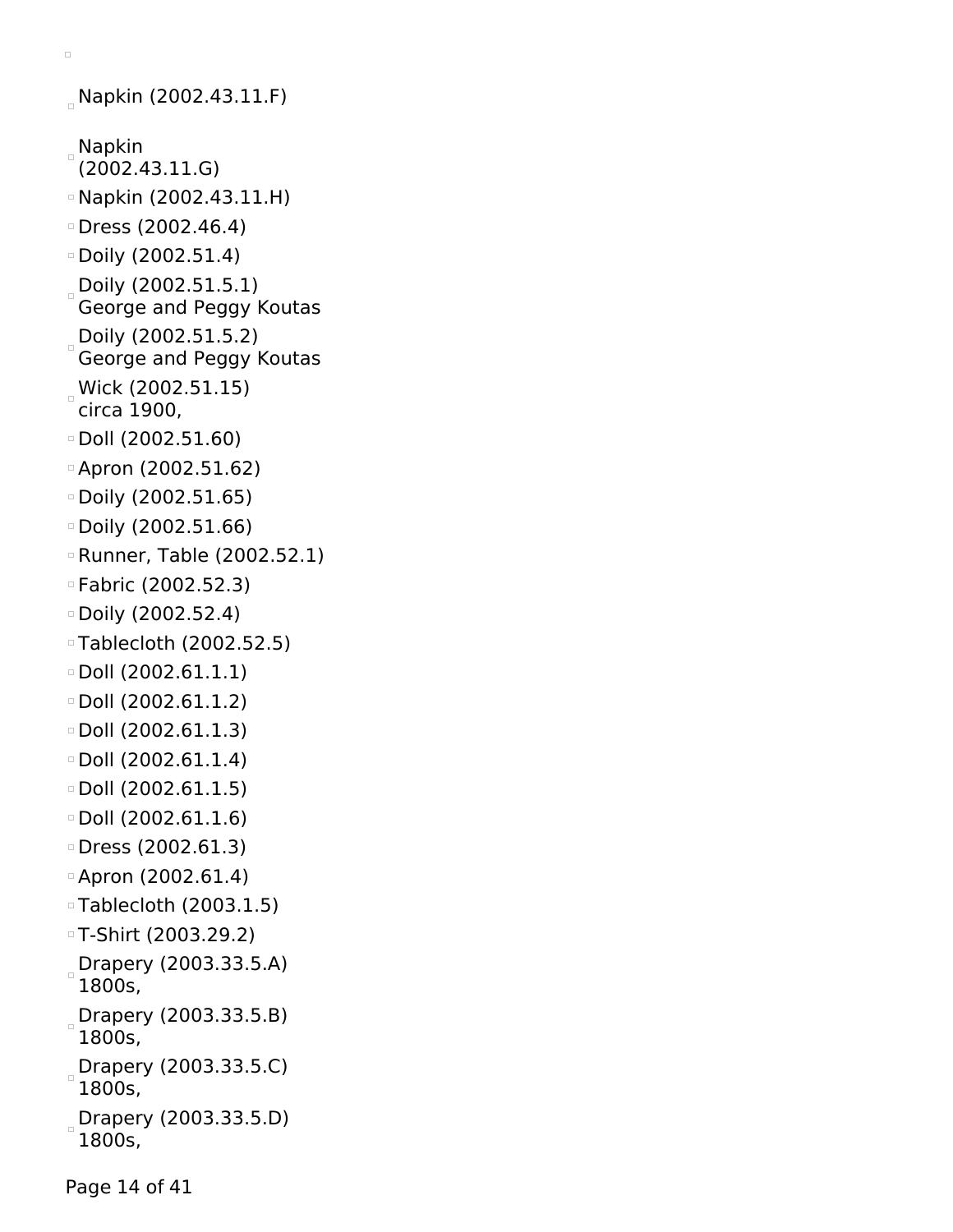Drapery (2003.33.5.E)  $^{\circ}1800$ s, Drapery (2003.33.5.F) 1800s, Drapery (2003.33.5.G) 1800s, Drapery (2003.33.5.H) 1800s, Drapery (2003.33.5.I) 1800s, Drapery (2003.33.5.J) 1800s, Vest (2003.33.16)  $_{\circ}$ Shoe, Tsarouxia (2003.33.17.A) 1900, Shoe, Tsarouxia (2003.33.17.B) 1900, Bag, Pajama (2003.33.23) 1910s, Pillowcase (2003.33.27) 1900s, Runner, Table (2003.33.28) Blouse (2003.34.13.B) Cape (2003.34.13.E) Bag, Tagari (2003.36.22) Tablecloth (2003.36.24) Tablecloth (2003.36.27) Doll (2003.44.1) Maria's Collection Mat, Table (2004.5.5) Mat, Table (2004.5.6) Mat, Table (2004.5.7) Tablecloth (2004.5.11) Sham, Pillow (2004.5.14) Pillow (2004.5.17) circa 1950, Doily (2004.5.18) Picture, Woven (2004.5.20) Picture, Woven (2004.5.21)

 $\Box$ 

Page 15 of 41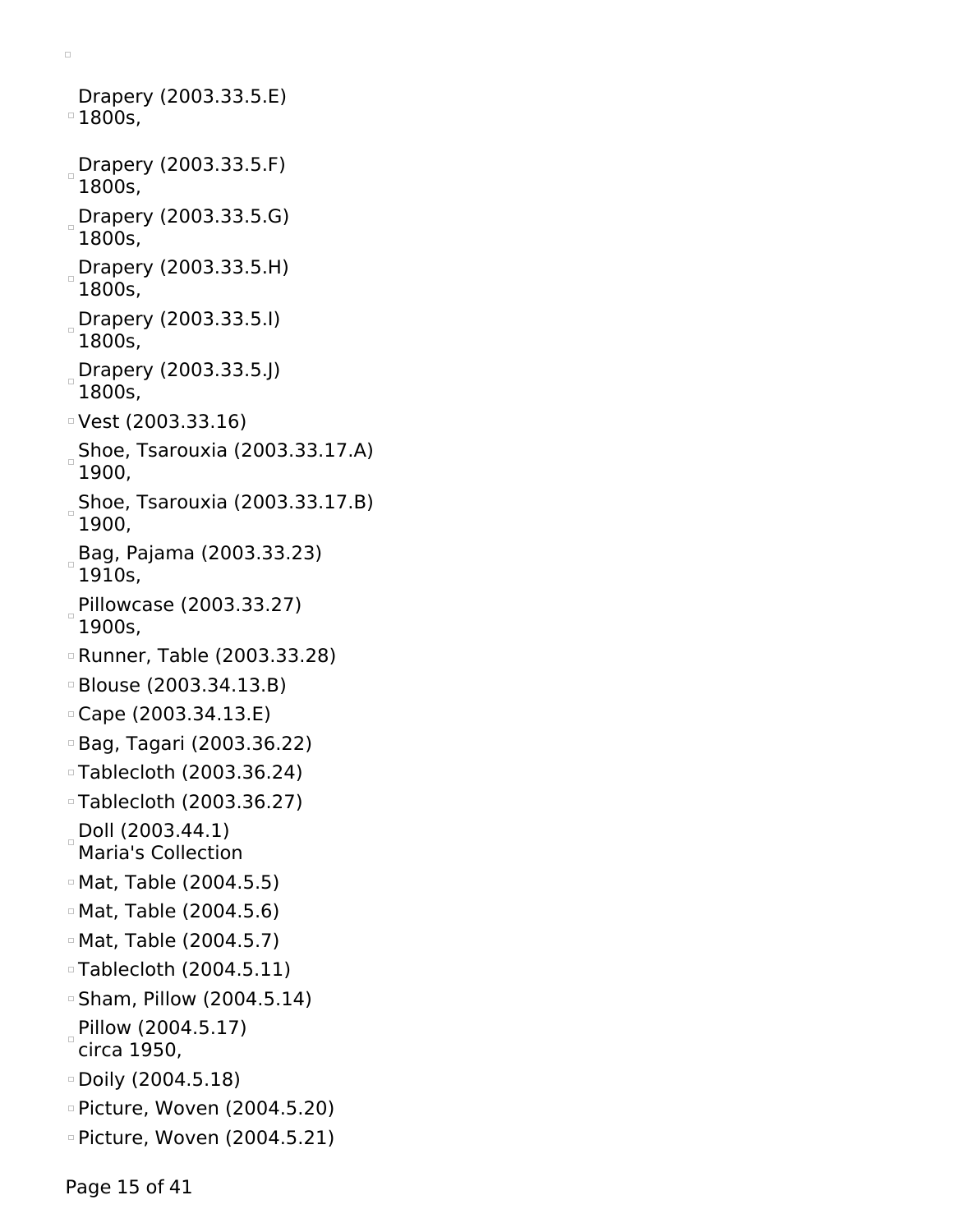Picture, Woven  $(2004.5.23)$ 

- Gown, Wedding (2004.5.25.A)
- Veil (2004.5.25.B)

- Runner, Table (2004.8.1) circa 1900,
- Runner, Table (2004.8.2) 1900s,
- Runner, Table (2004.8.3) 1900s,
- Runner, Table (2004.8.4)
- Blanket (2004.8.5.1)
- Pillowcase (2004.8.6) 1900s,
- Pillowcase (2004.8.7.B)
- Pillowcase (2004.8.8.B) 1900s,
- Lace Edging (2004.8.10)
- Tablecloth (2004.8.11)
- Pillowcase (2004.8.14) 1900s,
- Wall Hanging (2004.8.16) 1900s,
- Doily (2004.8.17) 1900s,
- Doily (2004.8.18)
- Doily (2004.8.19.A.1) 1900s,
- Doily (2004.8.19.A.2) circa 1900,
- Doily (2004.8.19.B) 1900s,
- Bib (2004.8.20)
- circa 1930,
- Nightgown (2004.8.22) 1900s,
- 
- Blanket (2004.9.3) 1949,
- 
- Shoe, Tsarouxia (2004.9.9.A)
- Shoe, Tsarouxia (2004.9.9.B)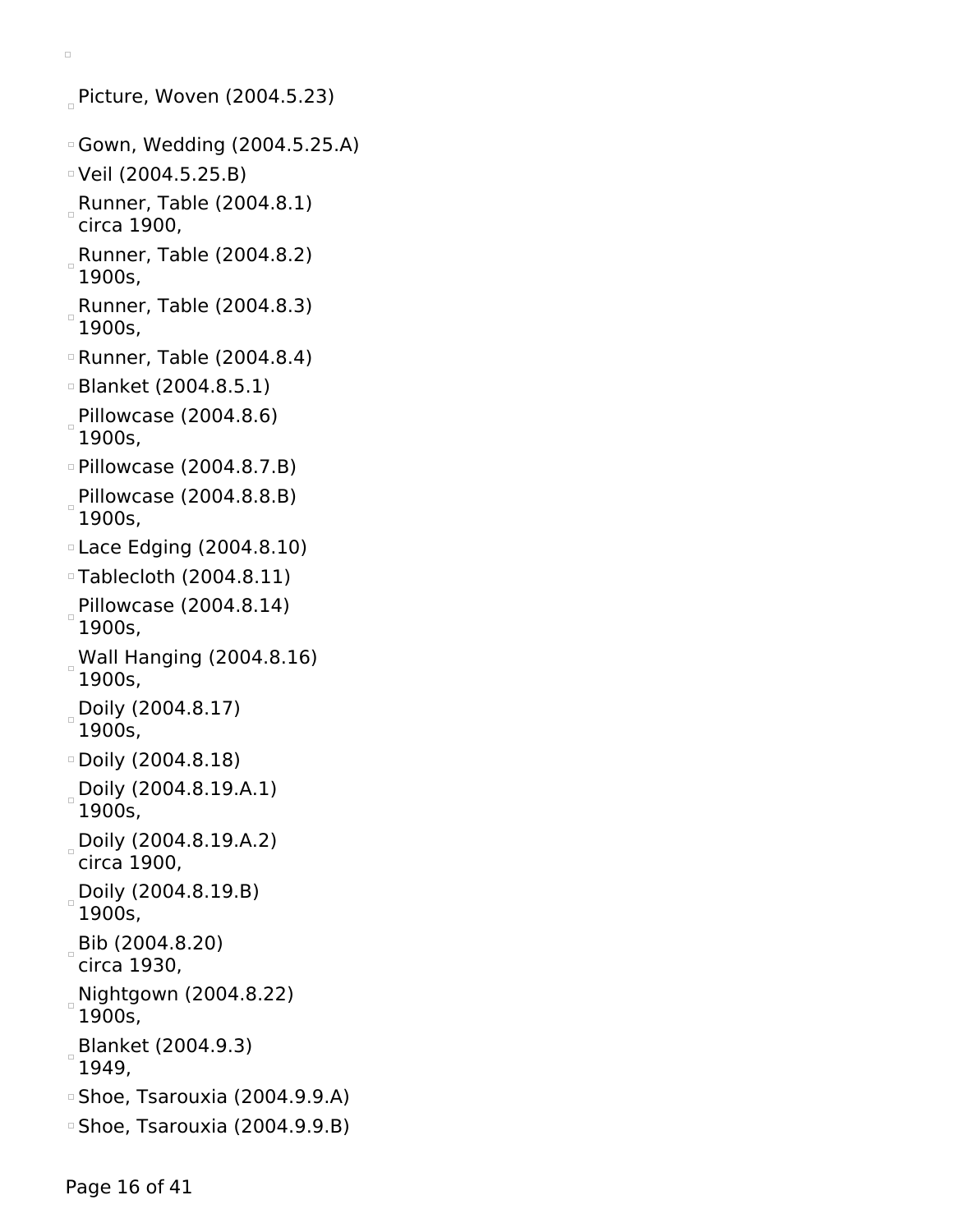Tablecloth (2004.14.1.A)  $^{\circ}$  1950, Napkin (2004.14.1.B.1) 1950, Napkin (2004.14.1.B.2) 1950, Napkin (2004.14.1.B.3) 1950, Napkin (2004.14.1.B.4) 1950, Napkin (2004.14.1.B.5) 1950, Napkin (2004.14.1.B.6) 1950, Napkin (2004.14.1.B.7) 1950, Napkin (2004.14.1.B.8) 1950, Napkin (2004.14.1.B.9) 1950, Napkin (2004.14.1.B.10) 1950, Napkin (2004.14.1.B.11) 1950, Napkin (2004.14.1.B.12) 1950, Tablecloth (2004.14.2.A) 1950s, Scarf, Table (2004.16.1)  $\sqrt{25}$ Tiara (2004.18.8.1) 1918, Stefana (2004.18.8.2.A) 1918, Stefana (2004.18.8.2.B)  $\Box$ 1918, Picture, Needlework (2004.19.1) 1910 – 1912  $_{\circ}$ Case (2005.5.11.1) 1970s, Bib (2005.5.11.2) 1970s,

 $\Box$ 

Page 17 of 41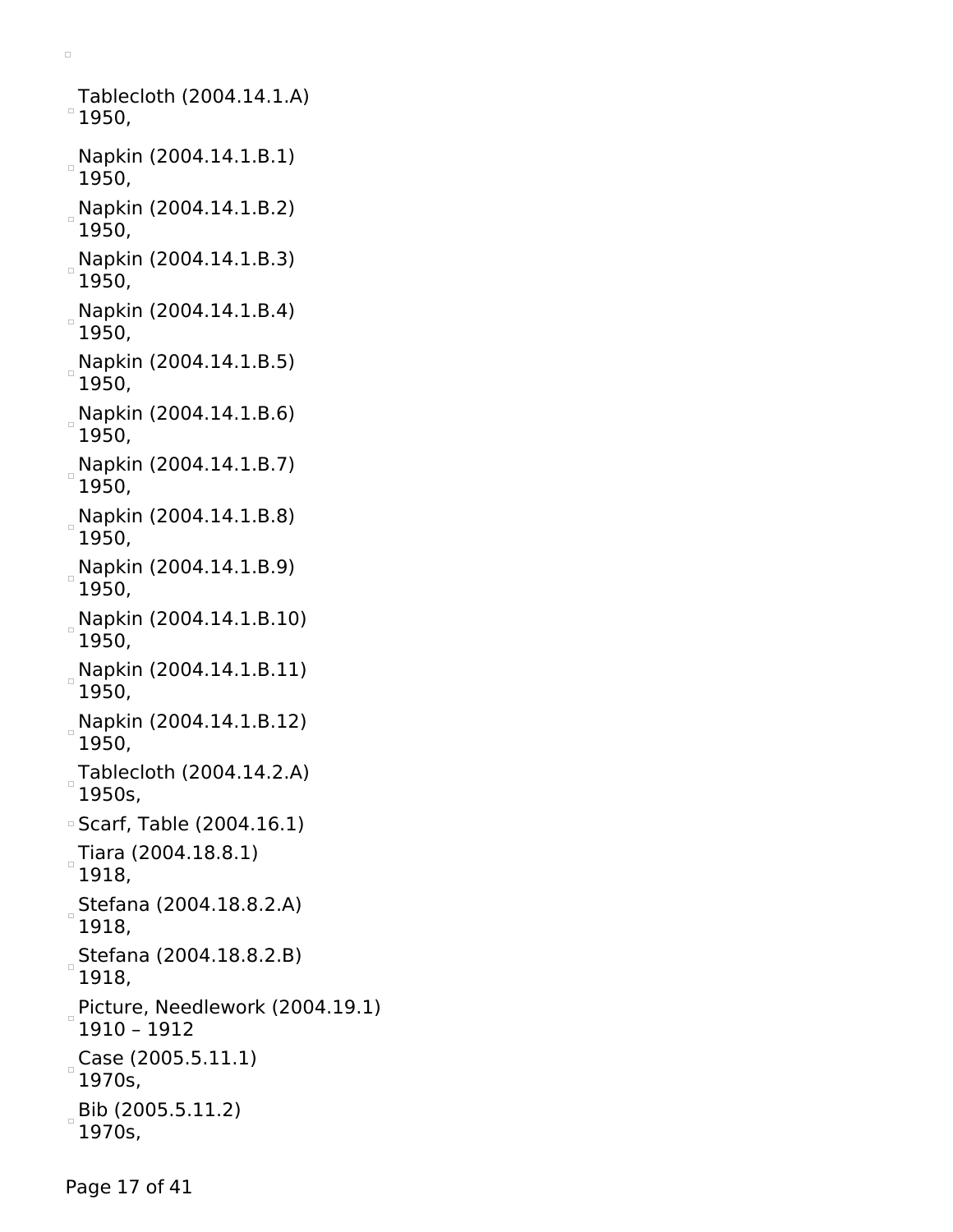Bib (2005.5.11.3) 1970s, Apron (2005.5.16) 1930s,  $_{\circ}$  Cap (2005.5.17) 1930s,  $_{\circ}$  Cap (2005.5.18) 1930s, Pillowcase (2005.5.19) 1930s, Pillowcase (2005.5.20) 1930s, Pillowcase (2005.5.21) circa 1930, Blanket (2005.5.22) Costume, Dance (2005.5.30) 1960, Slip (2005.8.5) Runner, Table (2005.8.11) Slip (2005.8.14) Blouse (2005.8.16) Tablecloth (2005.22.2) 1946, Doll (2005.26.1.1) 1965, Doll (2005.26.1.2) 1965, Hanging (2005.26.2) 1928, Tablecloth (2005.26.3.1) Runner, Table (2005.26.3.2) Runner, Table (2005.26.3.3) Blouse (2006.19.90.A) Skirt (2006.19.90.B) Skirt, Foustanella (2006.19.99.A) Skirt, Foustanella (2006.19.99.B) Scarf (2006.19.99.E) Belt (2006.19.99.H) Vest (2006.19.99.I) Blouse (2006.19.99.K)

 $\Box$ 

Page 18 of 41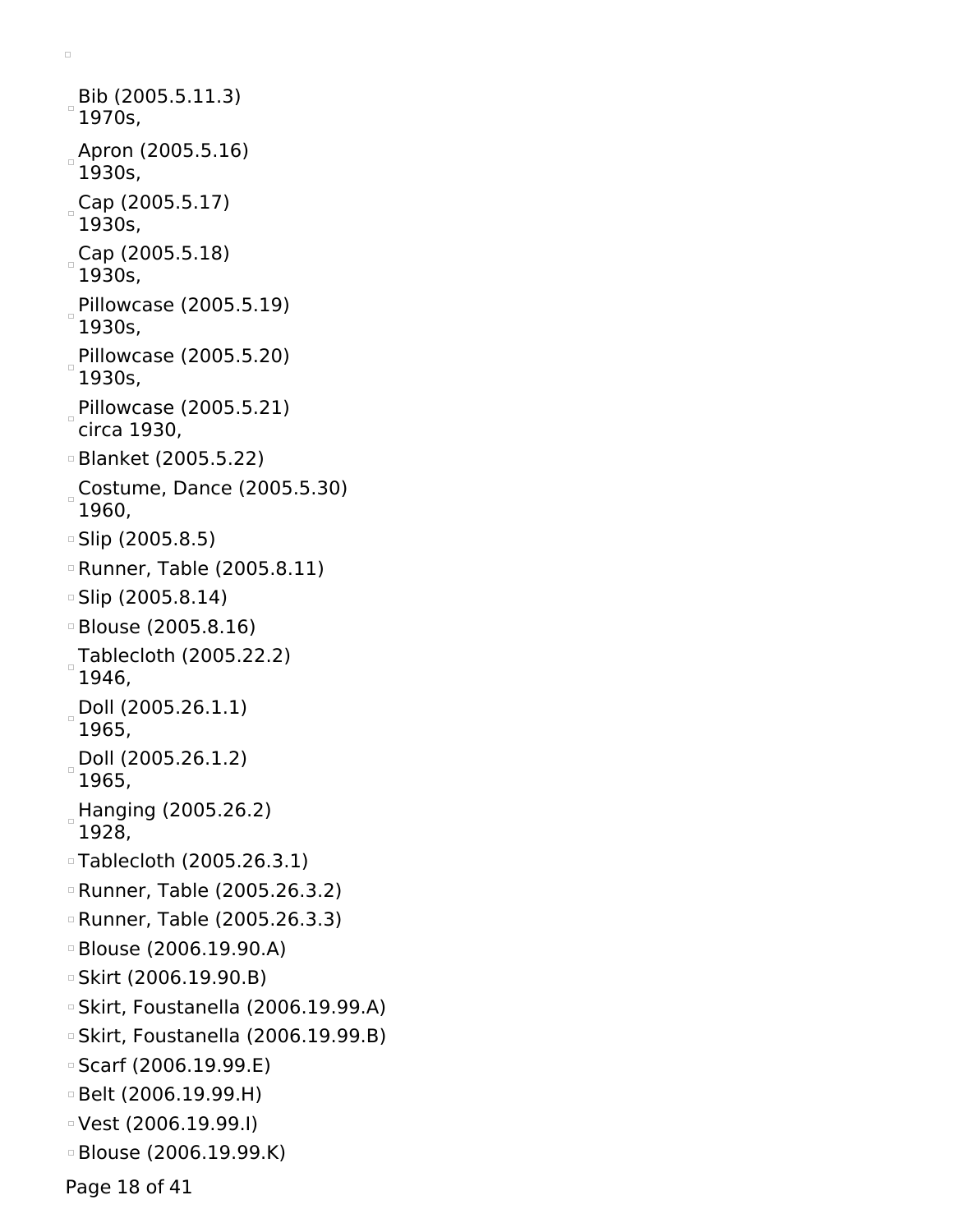```
Apron (2006.20.11)
Tablecloth (2006.20.12)
Bonnet (2006.20.13)
Cloth Fragment (2006.20.14)
Pantaloons (2006.20.15)
Vest (2006.20.16)
Tablecloth (2006.20.17)
\overline{P} Fez (2007.21.1.C)
Blouse (2007.24.1.A)
 1927,
Skirt (2007.24.1.B)
 1927,
Stocking (2007.24.1.F.1)
 1927,
Stocking (2007.24.1.F.2)
 1927,
Shirt (2007.42.2.1)
 1950s,
Vest (2007.42.2.2)
 1950s,
Skirt, Foustanella (2007.42.2.3)
 1950s,
Sash (2007.42.2.6)
\Box1950s,
Belt (2007.42.2.7)
 1950s,
 Fabric (2007.43.2)
April 13, 2013, 1930 –
 1940
 Patch, Military (2007.50.8.1)
1940 – 1945
 Pauline's Collection
 Patch, Military (2007.50.8.2)
1941 – 1945
 Pauline's Collection
 Patch, Military (2007.50.8.3)
1941 – 1945
 Pauline's Collection
 Patch, Military (2007.50.8.4)
1942 – 1945
 Pauline's Collection
```
Page 19 of 41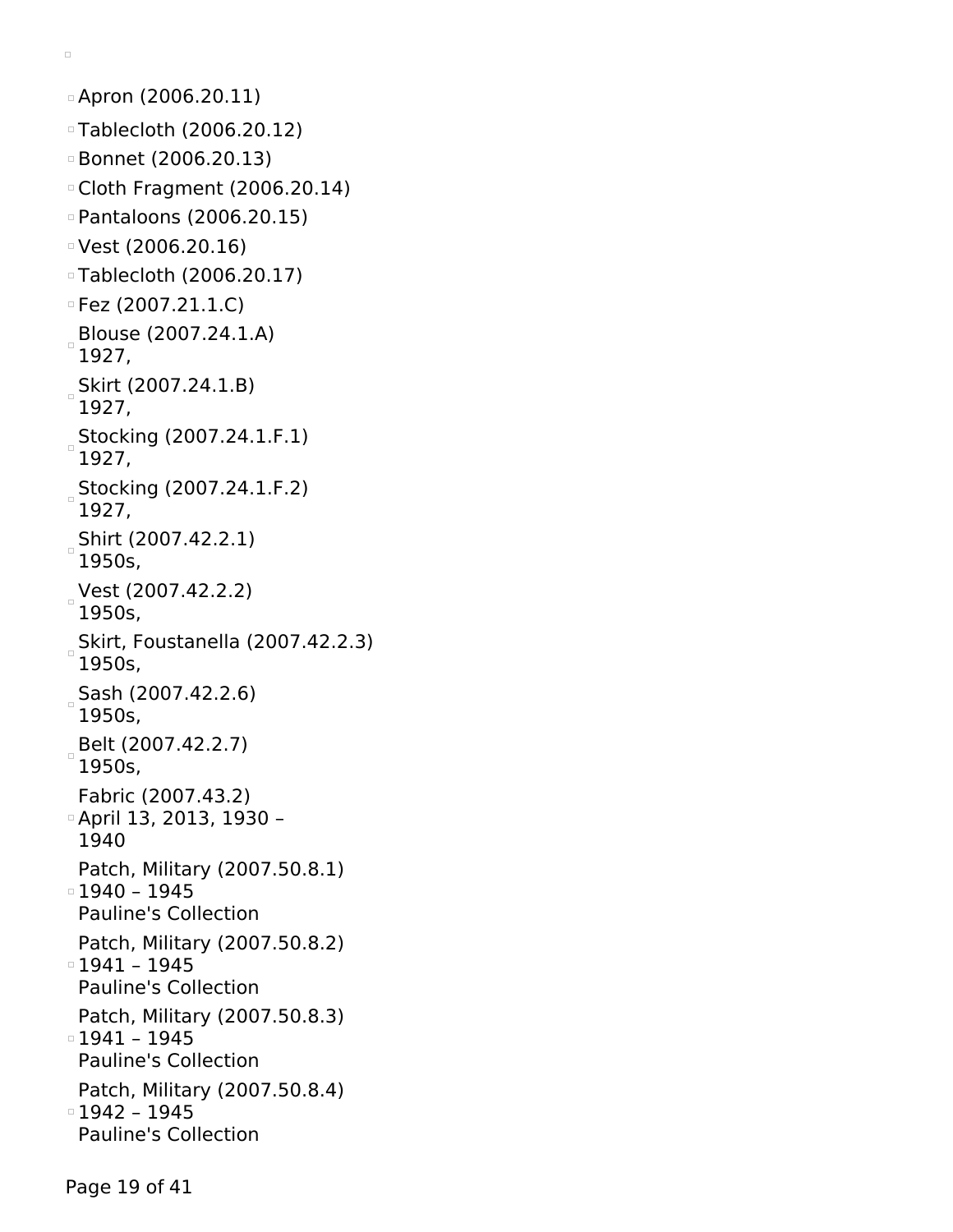Scarf (2008.6.3) March 12, 2013, 1921 Collection of Vasilios and Alexandra (Muyias) Dervisis Tablecloth (2008.17.25) circa 1940, Picture, Needlework (2008.20.1) Picture, Needlework (2008.21.1) Picture, Needlework (2008.22.1) Picture, Needlework (2008.23.1) Scarf (2008.27.4) Shoe, Tsarouxia (2008.27.6.A) Shoe, Tsarouxia (2008.27.6.B) Shoe, Tsarouxia (2008.27.7.A) Shoe, Tsarouxia (2008.27.7.B) Dress (2008.27.8) Apron (2008.27.10) Cuff (2008.27.22.A) Cuff (2008.27.22.B) Tassle (2009.8.1.6.A) Tassle (2009.8.1.6.B) Shirt (2009.8.1.8) Jacket (2009.8.1.9) Skirt, Foustanella (2009.8.1.10.A) Skirt, Foustanella (2009.8.1.10.B) Belt (2009.8.1.11) Legging (2009.8.1.12) Tassle (2009.8.1.13.A) Tassle (2009.8.1.13.B)  $_{\circ}$ Apron (2010.30.18) 1960s, Jacket (2010.30.19) 1960s, Sleeve (2010.30.21.A) 1960s, Sleeve (2010.30.21.B) 1960s, Blouse (2010.30.22) circa 19776,

 $\Box$ 

Page 20 of 41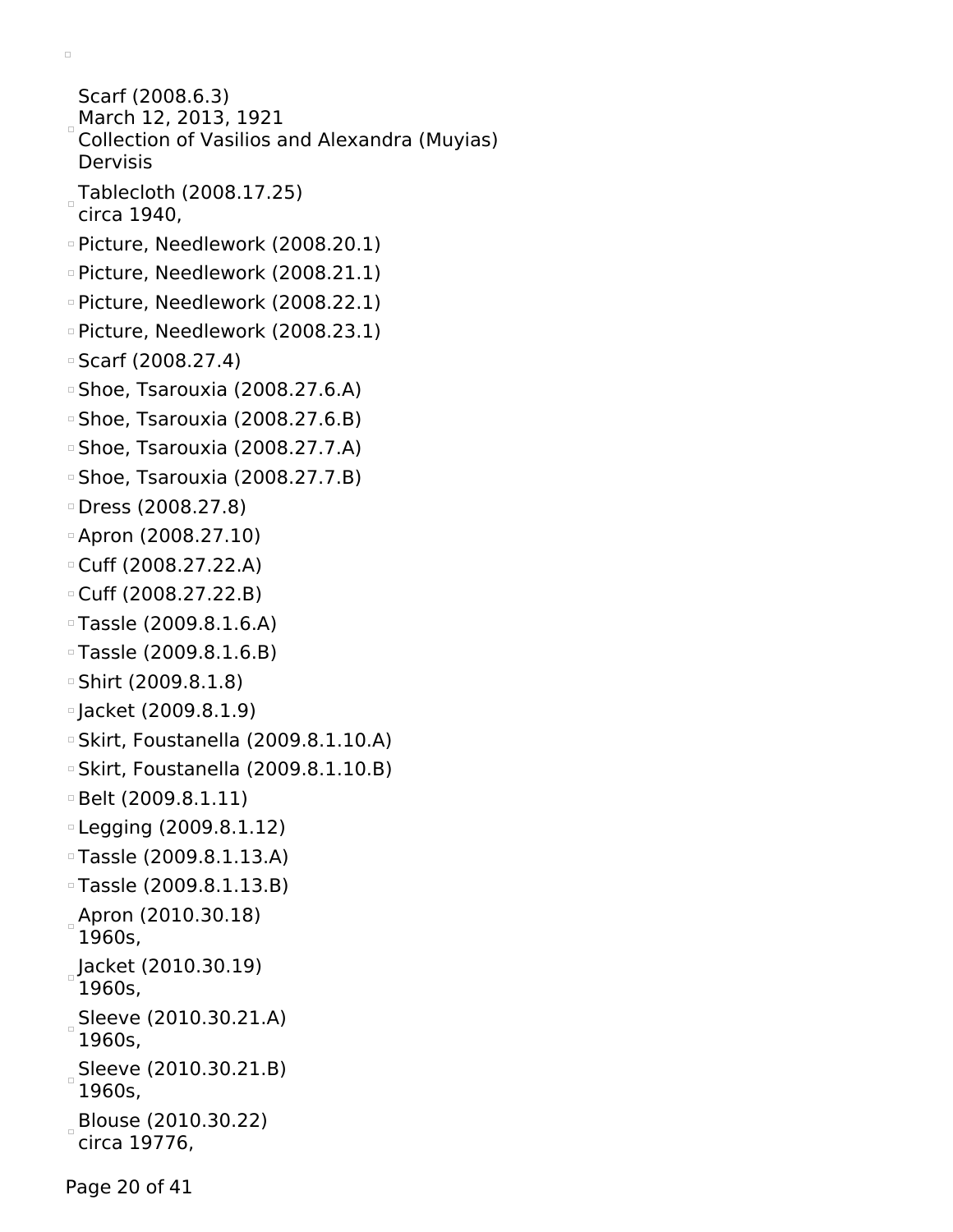Blanket (2010.30.26)  $^{\circ}$  1960s, Vest (2010.30.27) 1940s, Vest (2010.30.29)  $1940s,$ Apron (2010.33.1.C) Scarf (2010.33.1.D) Tablecloth (2011.4.1) circa 1937, Paul Kachoris Textile Collection Shirt (2011.6.21) Uniform (2012.14.2) 1940s, Uniform (2012.14.3) 1940s Uniform (2012.14.4) 1940s, Haversack (2012.14.5) 1940s, T-shirt (2012.23.19) Ramova Grill Collection Fez (2012.24.4) 1967,  $Vest (2012.24.7)$ 1967, Vest (2012.24.8) 1967, Undershirt (2012.24.9) 1967, Undershirt (2012.24.10) 1967, Skirt, Foustanella (2012.24.11) 1967, Collar (2013.1.68) January 18, 2013, 1919 – 1926 Celia's Textile Collection Sham, Pillow (2013.1.91) January 23, 2013, 1919 – 1926 Celia's Textile Collection Page 21 of 41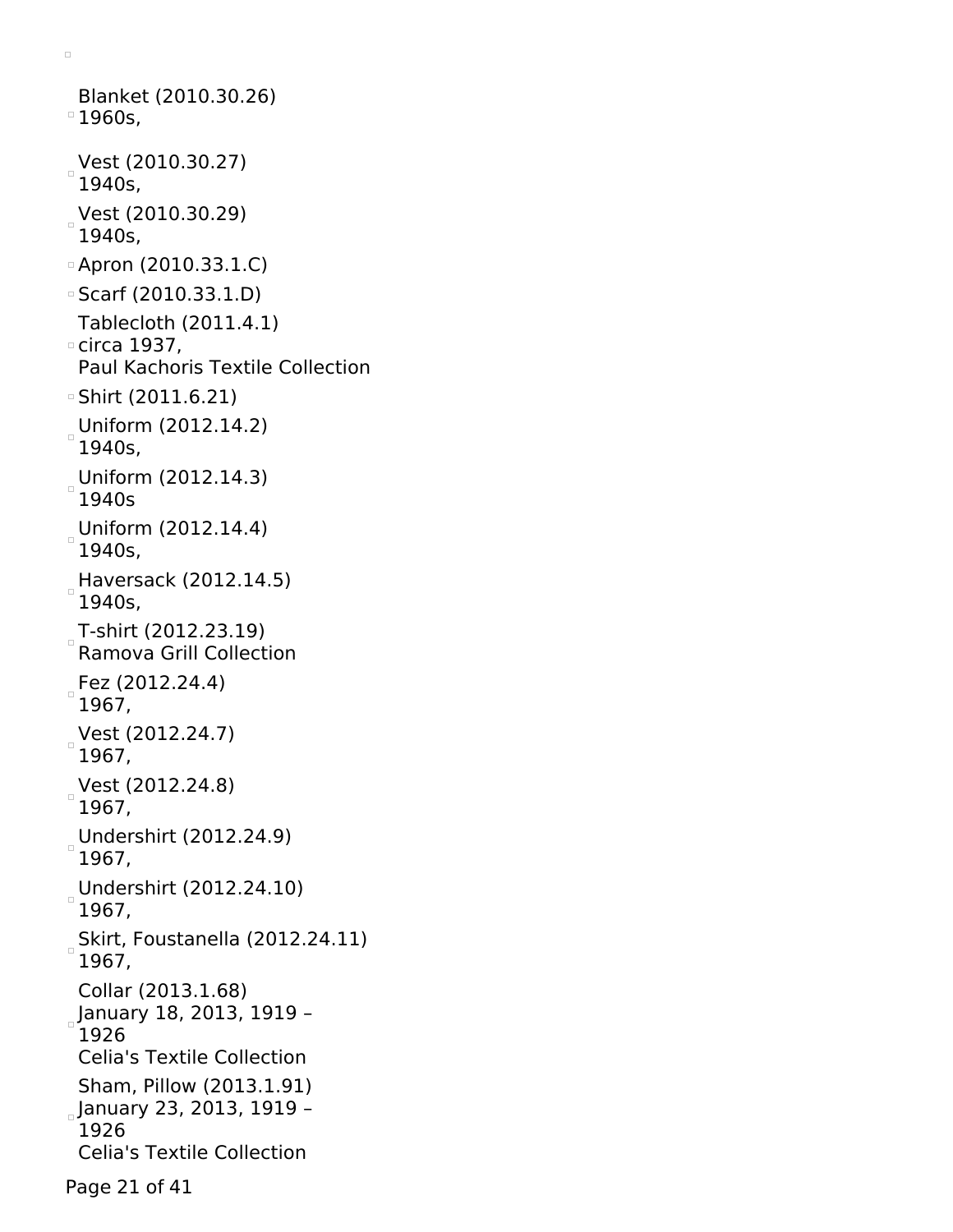Sham, Pillow (2013.1.92) January 23, 2013, 1919 – 1926 Celia's Textile Collection Sham, Pillow (2013.1.93)  $_{\circ}$ January 23, 2013, 1919 – 1926 Celia's Textile Collection Sham, Pillow (2013.1.94) January 23, 2013, 1919 – 1926 Celia's Textile Collection Cover, Bolster (2013.1.95) January 23, 2013, 1919 – 1926 Celia's Textile Collection Doily (2013.1.96) January 23, 2013, 1930 – 1960 Celia's Textile Collection Doily (2013.1.97) January 23, 2013, 1930 – 1960 Celia's Textile Collection Doily (2013.1.98) January 23, 2013, 1930 – 1960 Celia's Textile Collection Doily (2013.1.99)  $_{\circ}$ January 25, 2013, 1930 -1960 Celia's Textile Collection Doily (2013.1.100) January 25, 2013, 1930 – 1960 Celia's Textile Collection Handkerchief (2013.1.101) January 25, 2013, 1930 – 1960 Celia's Textile Collection Handkerchief (2013.1.102)  $_{\circ}$ January 25, 2013, 1930 -1960 Celia's Textile Collection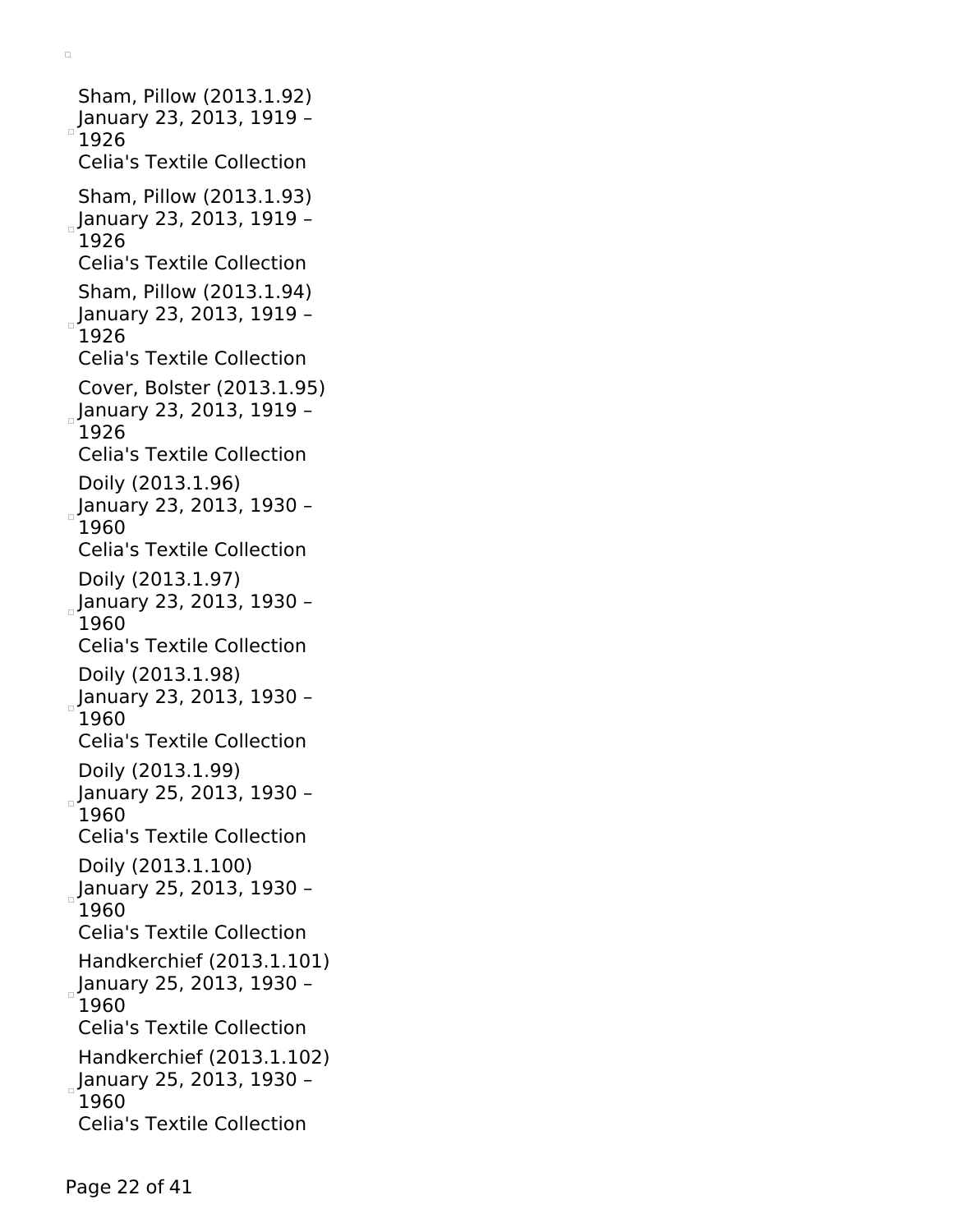Handkerchief (2013.1.103) January 25, 2013, 1930 –  $^{\circ}$ 1960 Celia's Textile Collection Doily (2013.1.104) January 25, 2013, 1930 – 1960 Celia's Textile Collection Doily (2013.1.105) January 25, 2013, 1930 – 1960 Celia's Textile Collection Doily (2013.1.106) January 25, 2013, 1930 – 1960 Celia's Textile Collection Doily (2013.1.107) January 25, 2013, 1930 – 1960 Celia's Textile Collection Doily (2013.1.108) January 25, 2013, 1930 – 1960 Celia's Textile Collection Doily (2013.1.109) January 25, 2013, 1930 – 1960 Celia's Textile Collection Doily (2013.1.110) January 25, 2013, 1930 – 1960 Celia's Textile Collection Doily (2013.1.111) January 25, 2013, 1930 – 1960 Celia's Textile Collection Doily (2013.1.112) January 25, 2013, 1930 – 1960 Celia's Textile Collection Doily (2013.1.113) January 25, 2013, 1930 – 1960 Celia's Textile Collection

 $\Box$ 

Page 23 of 41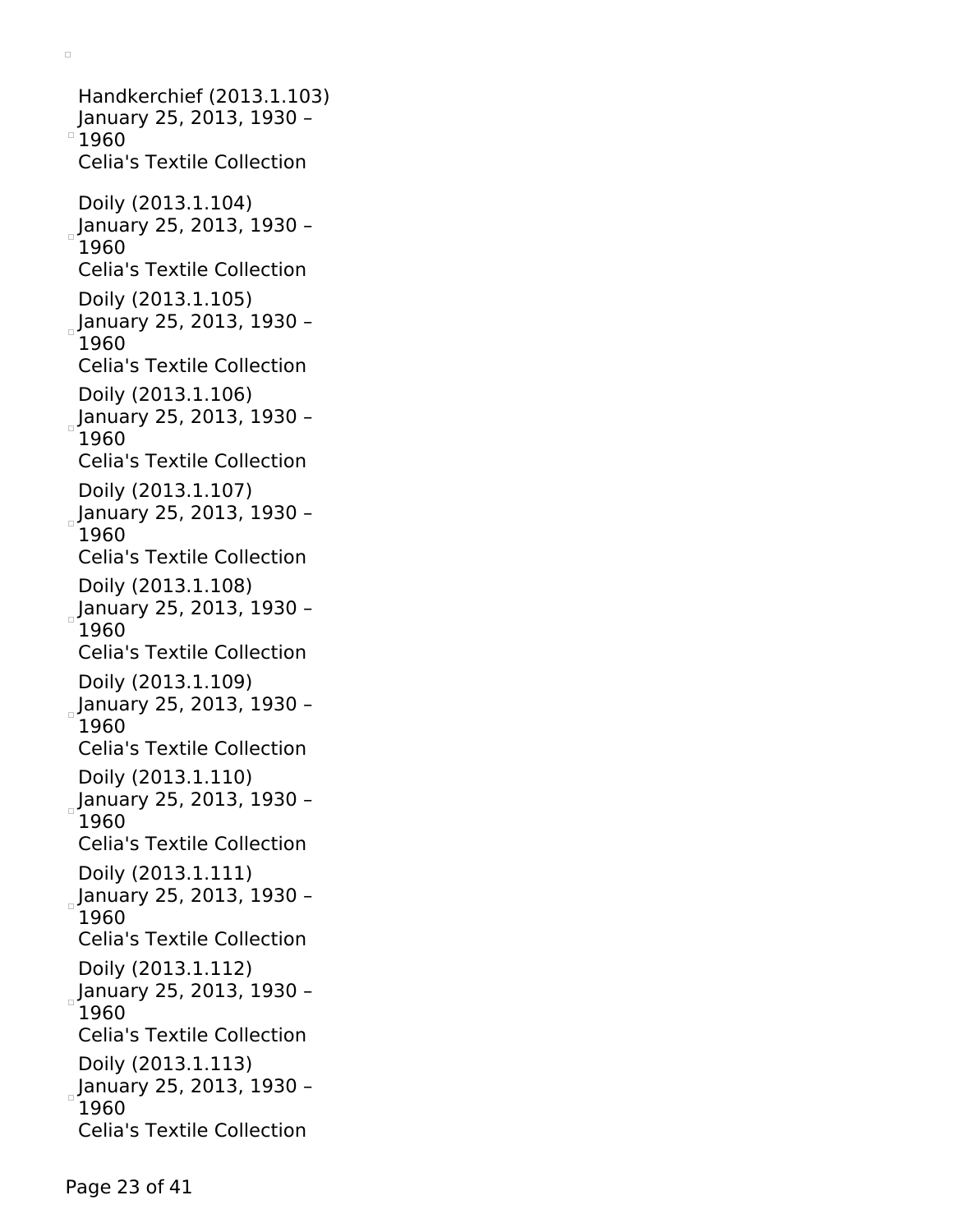Doily (2013.1.114) January 25, 2013, 1930 – 1960 Celia's Textile Collection Doily (2013.1.115)  $_{\circ}$ January 25, 2013, 1930 – 1960 Celia's Textile Collection Doily (2013.1.116) January 25, 2013, 1930 – 1960 Celia's Textile Collection Doily (2013.1.117) January 25, 2013, 1930 – 1960 Celia's Textile Collection Doily (2013.1.118)  $_{\circ}$ January 25, 2013, 1930 – 1960 Celia's Textile Collection Doily (2013.1.119) January 25, 2013, 1930 – 1960 Celia's Textile Collection Doily (2013.1.120) January 25, 2013, 1930 – 1960 Celia's Textile Collection Doily (2013.1.121) January 25, 2013, 1930 – 1960 Celia's Textile Collection Doily (2013.1.122) January 25, 2013, 1930 – 1960 Celia's Textile Collection Doily (2013.1.123) January 25, 2013, 1930 – 1960 Celia's Textile Collection Doily (2013.1.124)  $_{\circ}$ January 25, 2013, 1930 – 1960 Celia's Textile Collection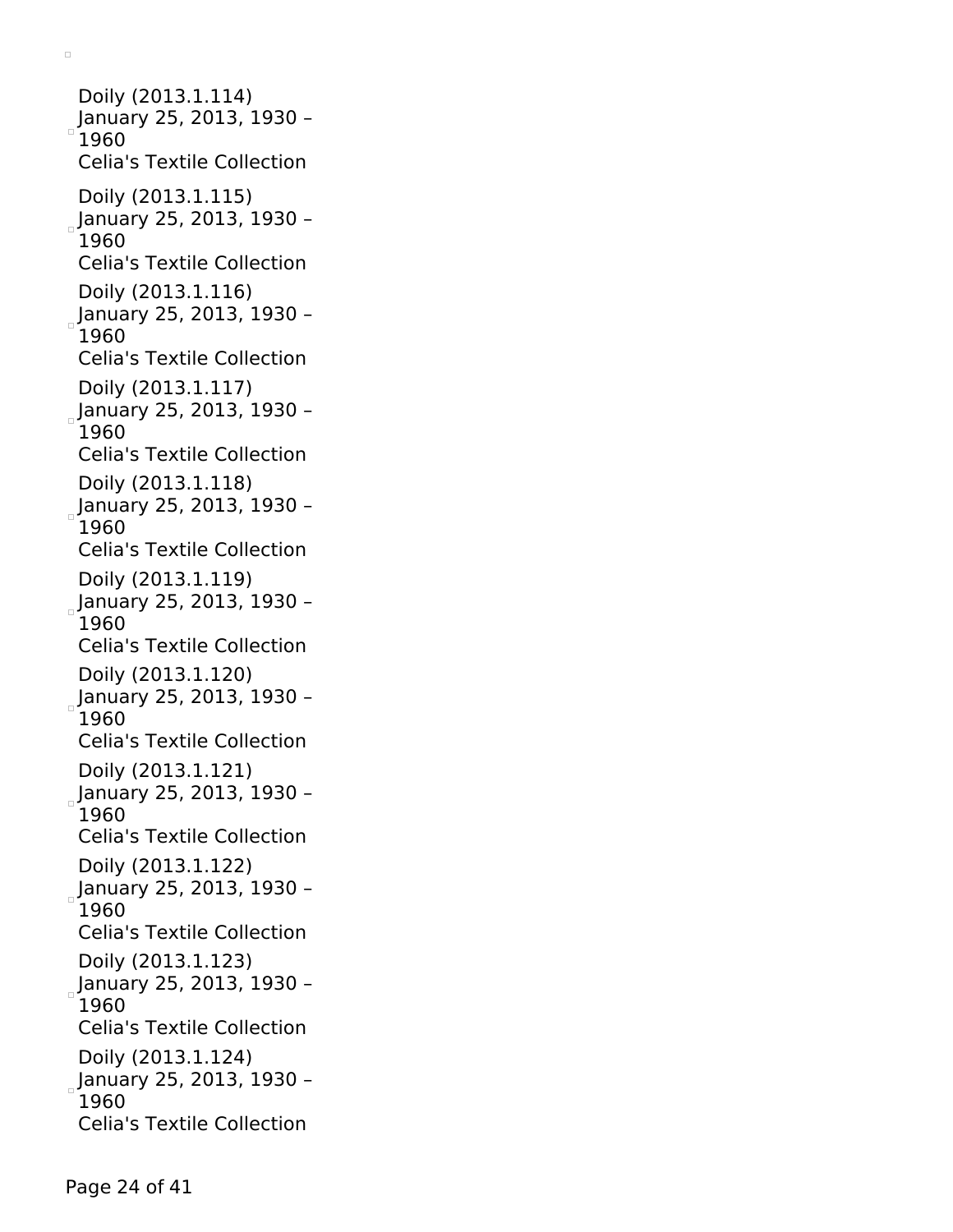Doily (2013.1.125) January 25, 2013, 1930 –  $^{\circ}$ 1960 Celia's Textile Collection Doily (2013.1.126) January 25, 2013, 1930 – 1960 Celia's Textile Collection Doily (2013.1.127)  $_{\circ}$ January 25, 2013, 1930 -1960 Celia's Textile Collection Doily (2013.1.128) January 25, 2013, 1930 – 1960 Celia's Textile Collection Doily (2013.1.129)  $_{\circ}$ January 25, 2013, 1930 -1960 Celia's Textile Collection Doily (2013.1.130) January 25, 2013, 1930 – 1960 Celia's Textile Collection Doily (2013.1.131) January 25, 2013, 1930 – 1960 Celia's Textile Collection Doily (2013.1.132) January 25, 2013, 1930 – 1960 Celia's Textile Collection Doily (2013.1.133) January 25, 2013, 1930 – 1960 Celia's Textile Collection Doily (2013.1.134) January 25, 2013, 1930 – 1960 Celia's Textile Collection Doily (2013.1.135) January 25, 2013, 1930 – 1960 Celia's Textile Collection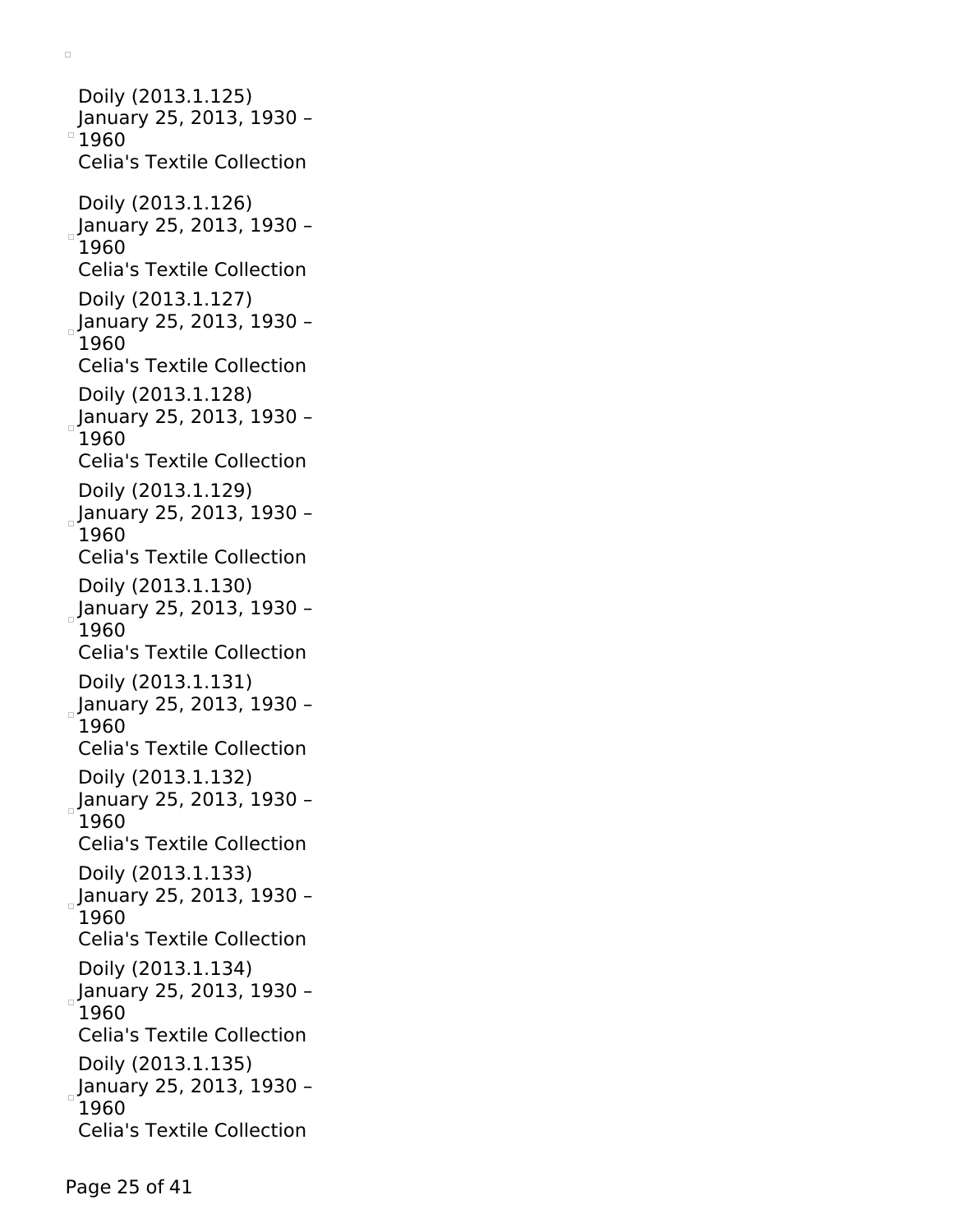Doily (2013.1.136) January 25, 2013, 1930 – 1960 Celia's Textile Collection Doily (2013.1.137)  $_{\circ}$ January 25, 2013, 1930 – 1960 Celia's Textile Collection Doily (2013.1.138) January 25, 2013, 1930 – 1960 Celia's Textile Collection Doily (2013.1.139) January 25, 2013, 1930 – 1960 Celia's Textile Collection Doily (2013.1.140)  $_{\circ}$ January 25, 2013, 1930 – 1960 Celia's Textile Collection Doily (2013.1.141) January 25, 2013, 1930 – 1960 Celia's Textile Collection Doily (2013.1.142) January 25, 2013, 1930 – 1960 Celia's Textile Collection Doily (2013.1.143) January 25, 2013, 1930 – 1960 Celia's Textile Collection Doily (2013.1.144) January 25, 2013, 1930 – 1960 Celia's Textile Collection Doily (2013.1.145) January 25, 2013, 1930 – 1960 Celia's Textile Collection Doily (2013.1.146)  $_{\circ}$ January 25, 2013, 1930 – 1960 Celia's Textile Collection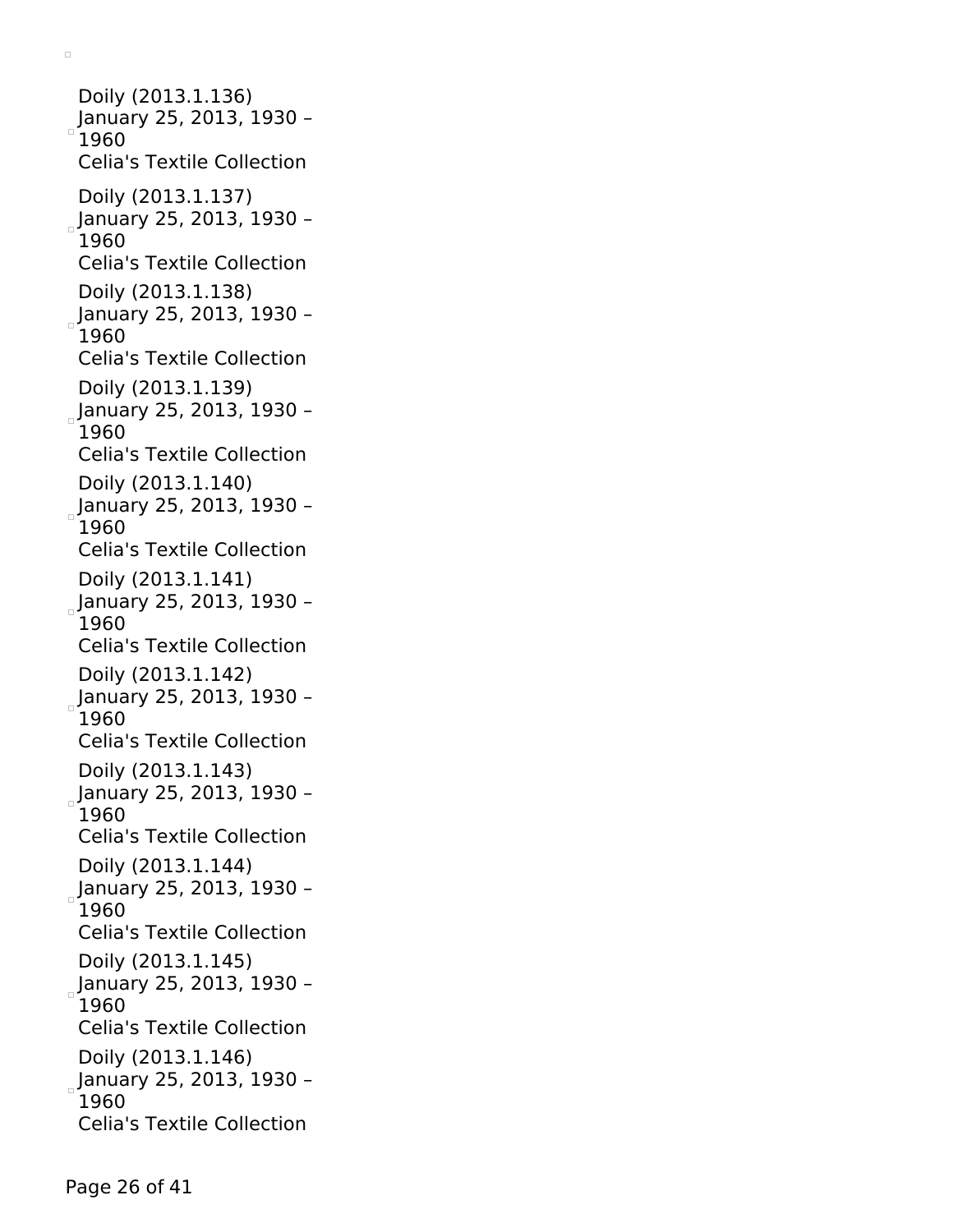Doily (2013.1.147) January 25, 2013, 1930 –  $^{\circ}$ 1960 Celia's Textile Collection Doily (2013.1.148) January 25, 2013, 1930 – 1960 Celia's Textile Collection Doily (2013.1.149) January 25, 2013, 1930 – 1960 Celia's Textile Collection Doily (2013.1.150) January 25, 2013, 1930 – 1960 Celia's Textile Collection Doily (2013.1.151)  $_{\circ}$ January 25, 2013, 1930 -1960 Celia's Textile Collection Doily (2013.1.152) January 25, 2013, 1930 – 1960 Celia's Textile Collection Doily (2013.1.153) January 25, 2013, 1930 – 1960 Celia's Textile Collection Doily (2013.1.154) January 25, 2013, 1930 – 1960 Celia's Textile Collection Doily (2013.1.155) January 28, 2013, 1930 – 1960 Celia's Textile Collection Doily (2013.1.156) January 28, 2013, 1930 – 1960 Celia's Textile Collection Doily (2013.1.157) January 28, 2013, 1930 – 1960 Celia's Textile Collection

 $\Box$ 

Page 27 of 41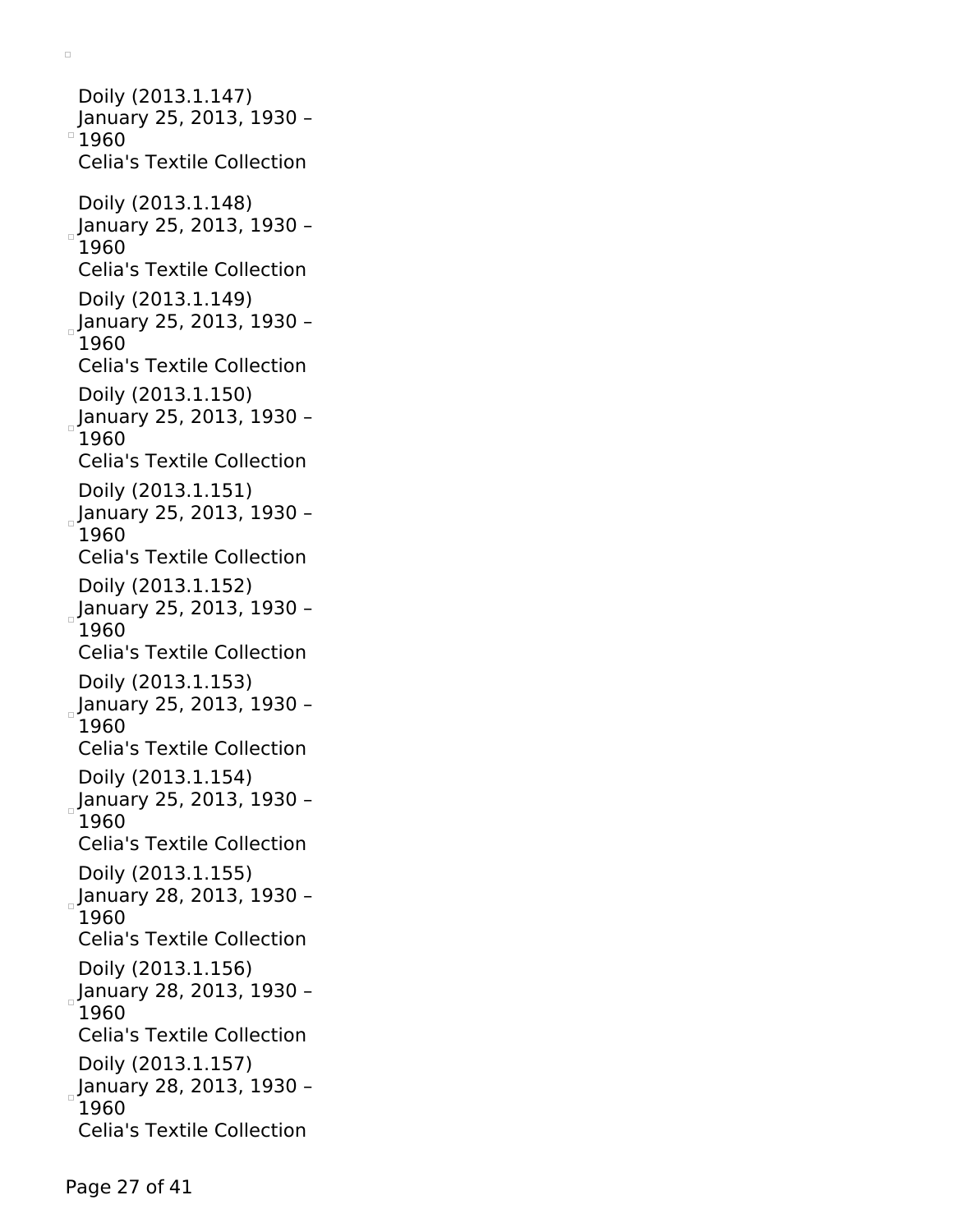Doily (2013.1.158) January 28, 2013, 1930 – 1960 Celia's Textile Collection Doily (2013.1.159)  $_{\circ}$ January 28, 2013, 1930 – 1960 Celia's Textile Collection Doily (2013.1.160) January 28, 2013, 1930 – 1960 Celia's Textile Collection Doily (2013.1.161) January 28, 2013, 1930 – 1960 Celia's Textile Collection Doily (2013.1.162)  $_{\circ}$ January 28, 2013, 1930 – 1960 Celia's Textile Collection Doily (2013.1.163) January 28, 2013, 1930 – 1960 Celia's Textile Collection Doily (2013.1.164) January 28, 2013, 1930 – 1960 Celia's Textile Collection Doily (2013.1.165) January 28, 2013, 1930 – 1960 Celia's Textile Collection Doily (2013.1.166) January 28, 2013, 1930 – 1960 Celia's Textile Collection Doily (2013.1.167) January 28, 2013, 1930 – 1960 Celia's Textile Collection Doily (2013.1.168)  $_{\circ}$ January 28, 2013, 1930 – 1960 Celia's Textile Collection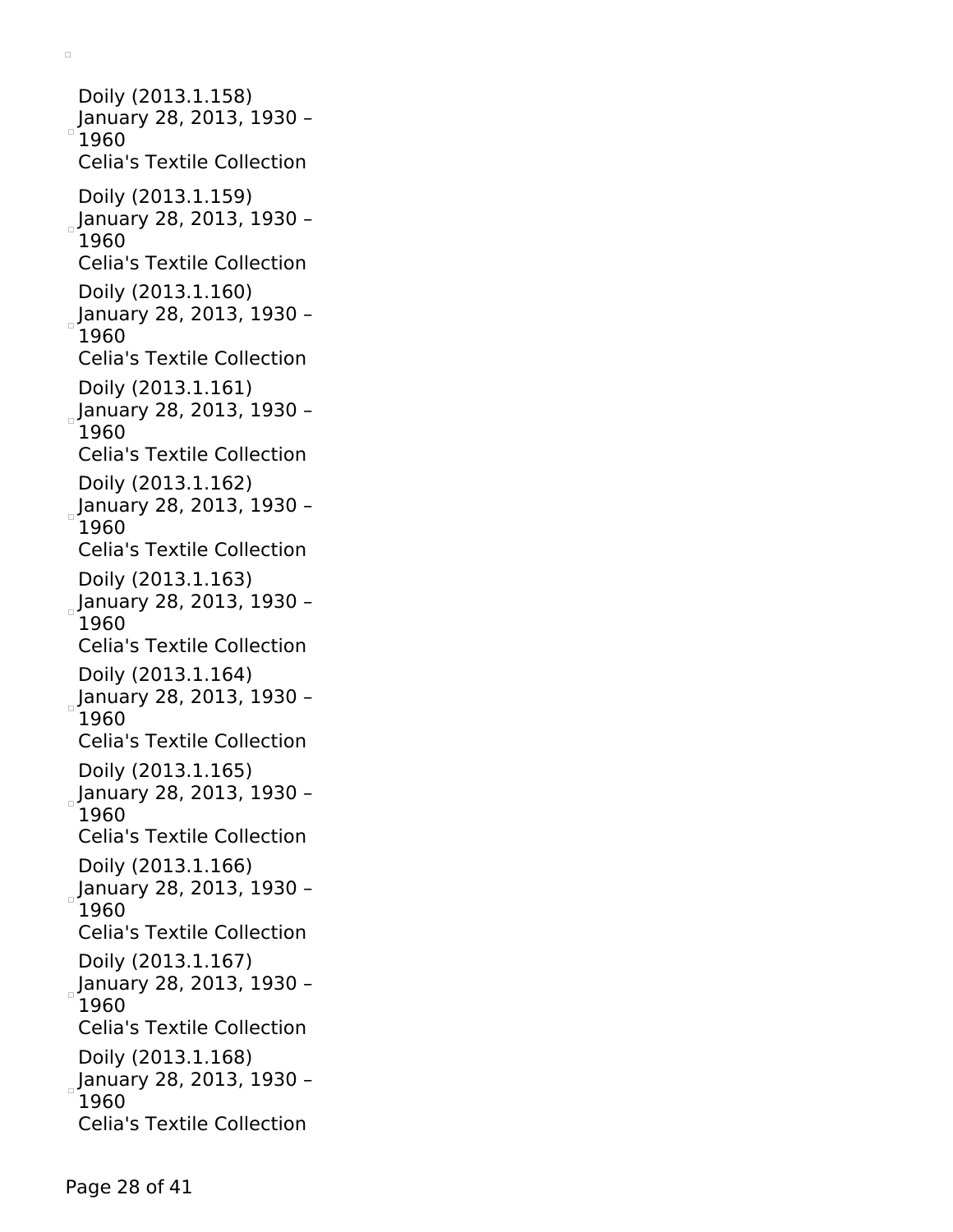Doily (2013.1.169) January 28, 2013, 1930 –  $^{\circ}$ 1960 Celia's Textile Collection Doily (2013.1.170) January 28, 2013, 1930 – 1960 Celia's Textile Collection Doily (2013.1.171)  $_{\circ}$ January 28, 2013, 1930 – 1960 Celia's Textile Collection Doily (2013.1.172) January 28, 2013, 1930 – 1960 Celia's Textile Collection Doily (2013.1.173)  $_{\circ}$ January 28, 2013, 1930 -1960 Celia's Textile Collection Doily (2013.1.174) January 28, 2013, 1930 – 1960 Celia's Textile Collection Doily (2013.1.175) January 28, 2013, 1930 – 1960 Celia's Textile Collection Doily (2013.1.176) January 28, 2013, 1930 – 1960 Celia's Textile Collection Doily (2013.1.177) January 28, 2013, 1930 – 1960 Celia's Textile Collection Doily (2013.1.178) January 28, 2013, 1930 – 1960 Celia's Textile Collection Doily (2013.1.179) January 28, 2013, 1930 – 1960 Celia's Textile Collection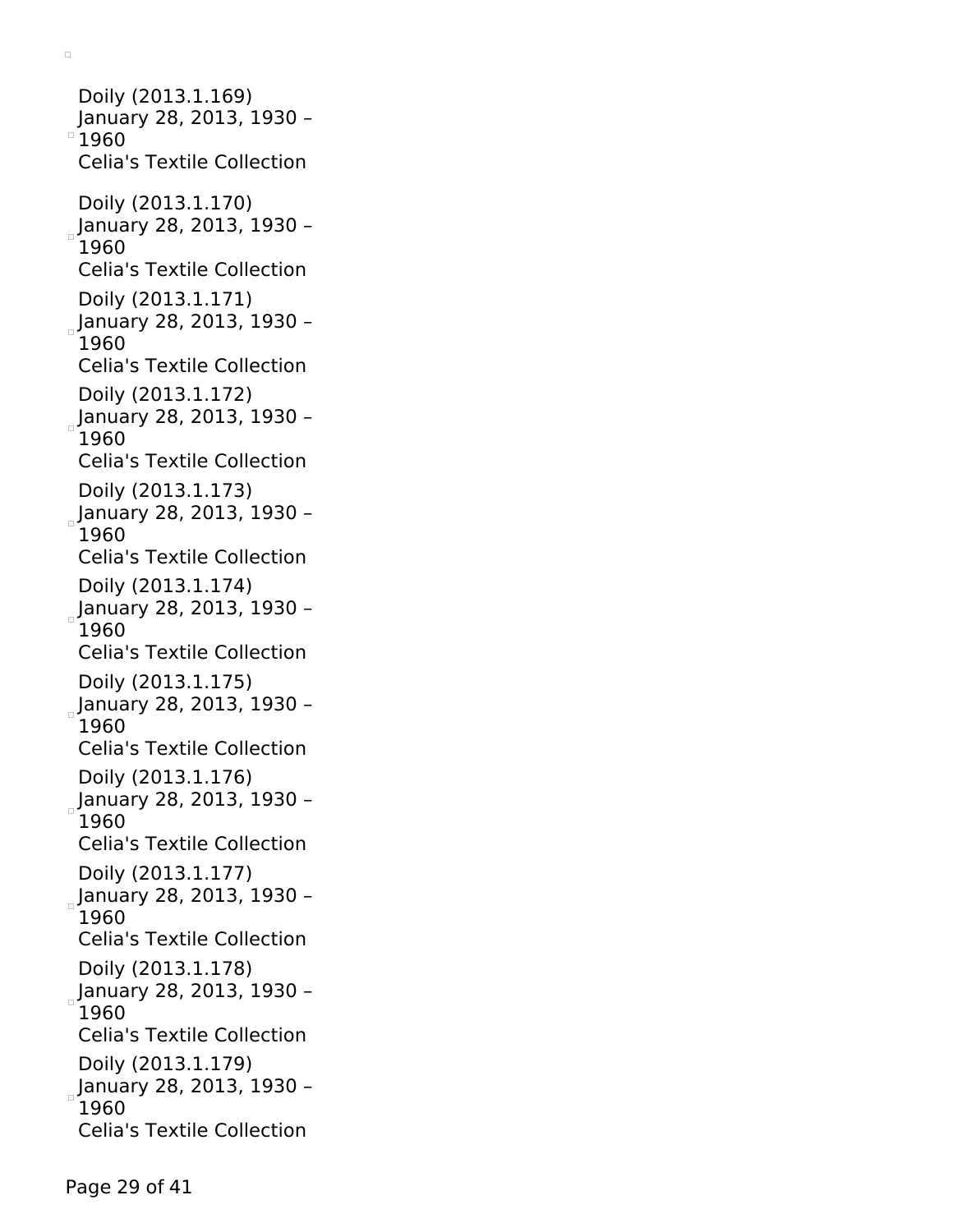Doily (2013.1.180) January 28, 2013, 1930 – 1960 Celia's Textile Collection Doily (2013.1.181)  $_{\circ}$ January 28, 2013, 1930 – 1960 Celia's Textile Collection Doily (2013.1.182) January 28, 2013, 1930 – 1960 Celia's Textile Collection Doily (2013.1.183) January 28, 2013, 1930 – 1960 Celia's Textile Collection Doily (2013.1.184)  $_{\circ}$ January 28, 2013, 1930 – 1960 Celia's Textile Collection Doily (2013.1.185) January 28, 2013, 1930 – 1960 Celia's Textile Collection Doily (2013.1.186) January 28, 2013, 1930 – 1960 Celia's Textile Collection Doily (2013.1.187) January 28, 2013, 1930 – 1960 Celia's Textile Collection Doily (2013.1.188) January 28, 2013, 1930 – 1960 Celia's Textile Collection Doily (2013.1.189) January 28, 2013, 1930 – 1960 Celia's Textile Collection Doily (2013.1.190)  $_{\circ}$ January 28, 2013, 1930 – 1960 Celia's Textile Collection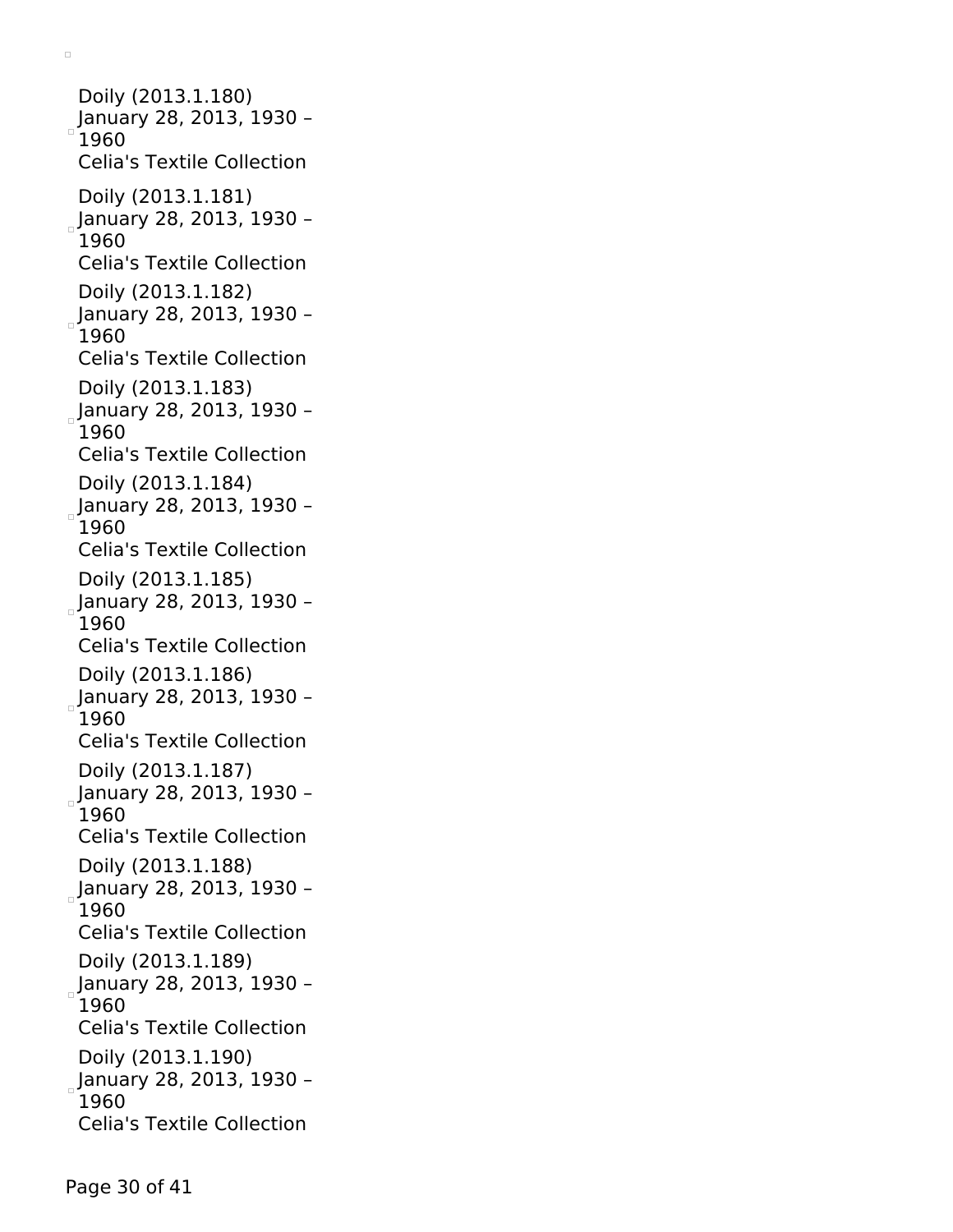Doily (2013.1.191) January 28, 2013, 1930 –  $^{\circ}$ 1960 Celia's Textile Collection Doily (2013.1.192) January 28, 2013, 1930 – 1960 Celia's Textile Collection Doily (2013.1.193) January 28, 2013, 1930 – 1960 Celia's Textile Collection Doily (2013.1.194) January 28, 2013, 1930 – 1960 Celia's Textile Collection Doily (2013.1.195)  $_{\circ}$ January 28, 2013, 1930 -1960 Celia's Textile Collection Doily (2013.1.196) January 28, 2013, 1930 – 1960 Celia's Textile Collection Doily (2013.1.197) January 28, 2013, 1930 – 1960 Celia's Textile Collection Doily (2013.1.198) January 28, 2013, 1930 – 1960 Celia's Textile Collection Doily (2013.1.199) January 28, 2013, 1930 – 1960 Celia's Textile Collection Doily (2013.1.200) January 28, 2013, 1930 – 1960 Celia's Textile Collection Doily (2013.1.201) January 28, 2013, 1930 – 1960 Celia's Textile Collection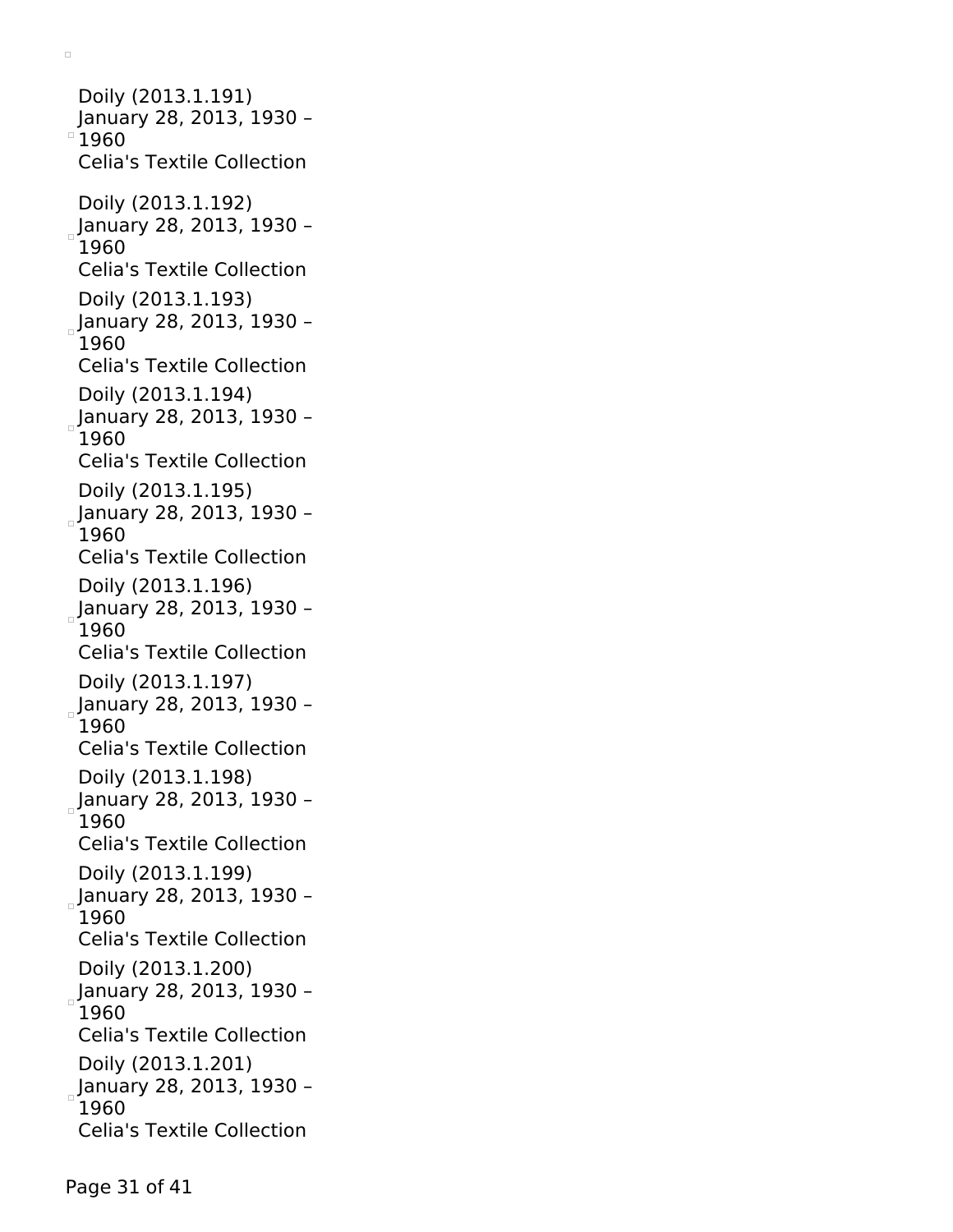Doily (2013.1.202) January 28, 2013, 1930 – 1960 Celia's Textile Collection Doily (2013.1.203)  $_{\circ}$ January 28, 2013, 1930 – 1960 Celia's Textile Collection Doily (2013.1.204) January 28, 2013, 1930 – 1960 Celia's Textile Collection Doily (2013.1.205) January 28, 2013, 1930 – 1960 Celia's Textile Collection Doily (2013.1.206)  $_{\circ}$ January 28, 2013, 1930 – 1960 Celia's Textile Collection Doily (2013.1.207) January 28, 2013, 1930 – 1960 Celia's Textile Collection Doily (2013.1.208) January 28, 2013, 1930 – 1960 Celia's Textile Collection Doily (2013.1.209) January 28, 2013, 1930 – 1960 Celia's Textile Collection Doily (2013.1.210) January 28, 2013, 1930 – 1960 Celia's Textile Collection Doily (2013.1.211) January 28, 2013, 1930 – 1960 Celia's Textile Collection Doily (2013.1.212)  $_{\circ}$ January 28, 2013, 1930 – 1960 Celia's Textile Collection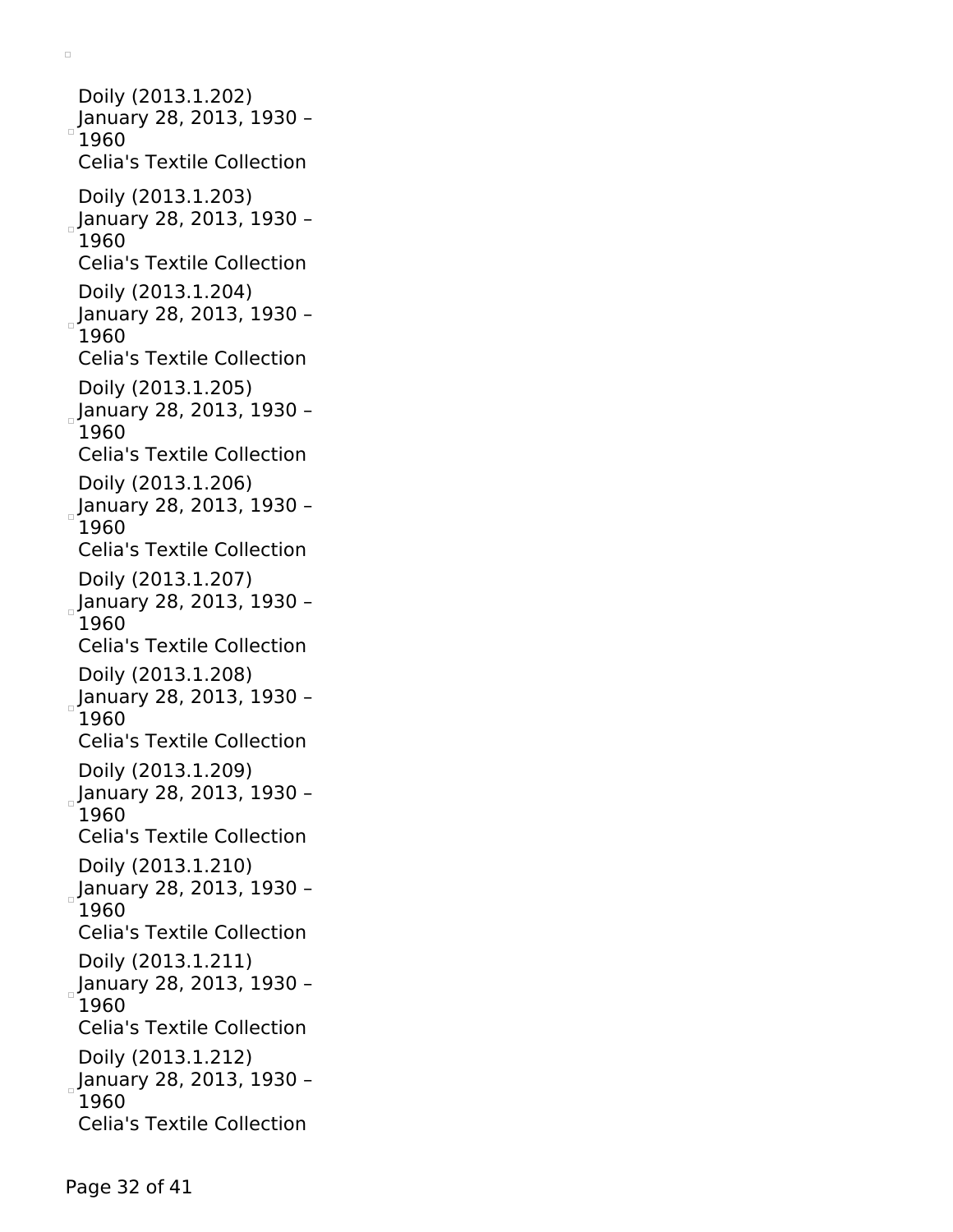Doily (2013.1.213) January 28, 2013, 1930 –  $^{\circ}$ 1960 Celia's Textile Collection Doily (2013.1.214) January 28, 2013, 1930 – 1960 Celia's Textile Collection Doily (2013.1.215)  $_{\circ}$ January 28, 2013, 1930 – 1960 Celia's Textile Collection Doily (2013.1.216) January 28, 2013, 1930 – 1960 Celia's Textile Collection Doily (2013.1.217)  $_{\circ}$ January 28, 2013, 1930 -1960 Celia's Textile Collection Doily (2013.1.218) January 28, 2013, 1930 – 1960 Celia's Textile Collection Doily (2013.1.219) January 28, 2013, 1930 – 1960 Celia's Textile Collection Doily (2013.1.220) January 28, 2013, 1930 – 1960 Celia's Textile Collection Doily (2013.1.221) January 28, 2013, 1930 – 1960 Celia's Textile Collection Doily (2013.1.222) January 28, 2013, 1930 – 1960 Celia's Textile Collection Doily (2013.1.223) January 28, 2013, 1930 – 1960 Celia's Textile Collection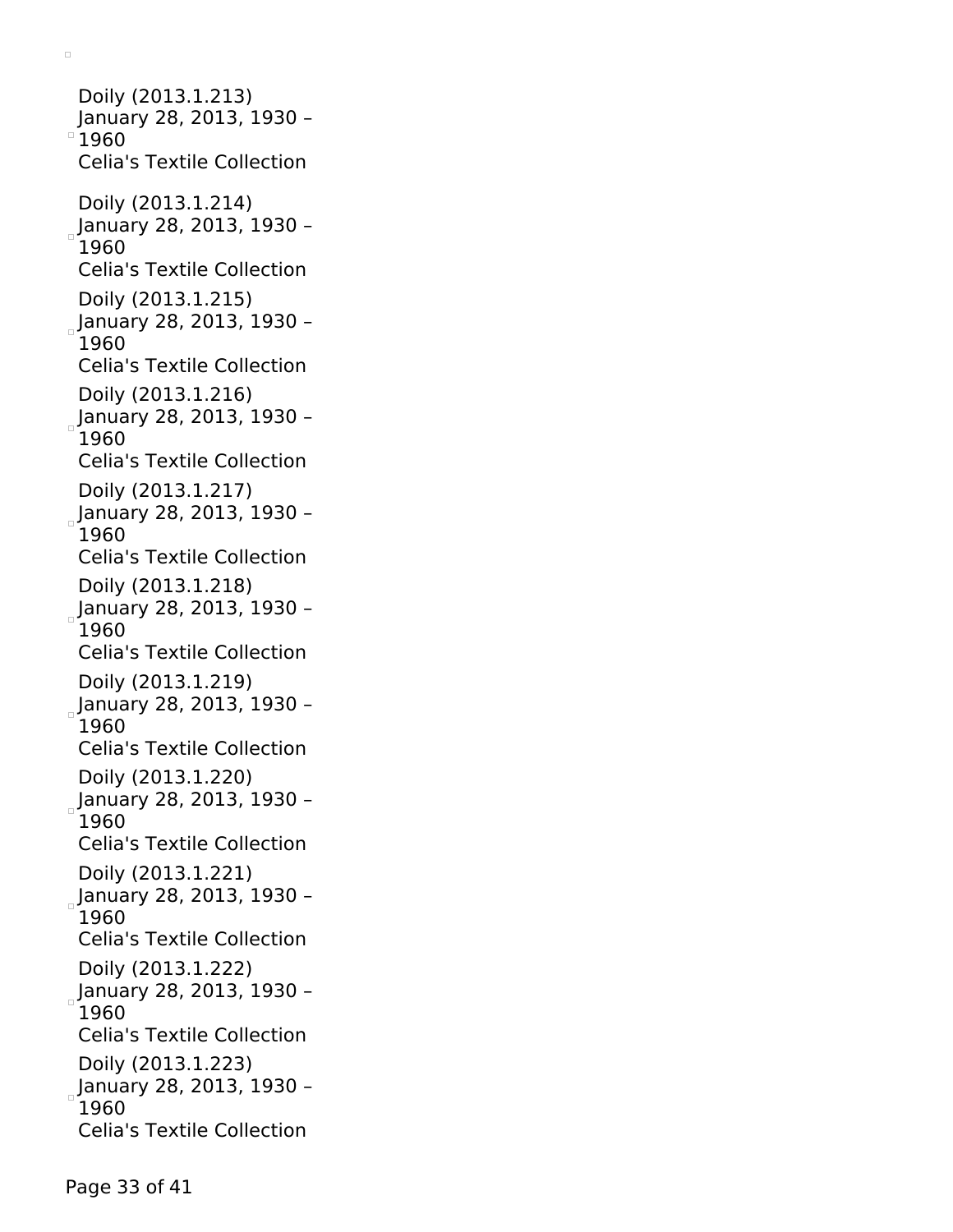Doily (2013.1.224) January 28, 2013, 1930 – 1960 Celia's Textile Collection Doily (2013.1.225)  $_{\circ}$ January 28, 2013, 1930 – 1960 Celia's Textile Collection Doily (2013.1.226) January 28, 2013, 1930 – 1960 Celia's Textile Collection Doily (2013.1.227) January 28, 2013, 1930 – 1960 Celia's Textile Collection Towel, Show (2013.1.228) January 28, 2013, 1930 – 1960 Celia's Textile Collection Doily (2013.1.229) January 28, 2013, 1930 – 1960 Celia's Textile Collection Doily (2013.1.230) January 28, 2013, 1930 – 1960 Celia's Textile Collection Doily (2013.1.231) January 28, 2013, 1930 – 1960 Celia's Textile Collection Doily (2013.1.232) January 28, 2013, 1930 – 1960 Celia's Textile Collection Doily (2013.1.233) January 28, 2013, 1930 – 1960 Celia's Textile Collection Sheet (2013.1.234)  $_{\circ}$ January 28, 2013, 1930 – 1960 Celia's Textile Collection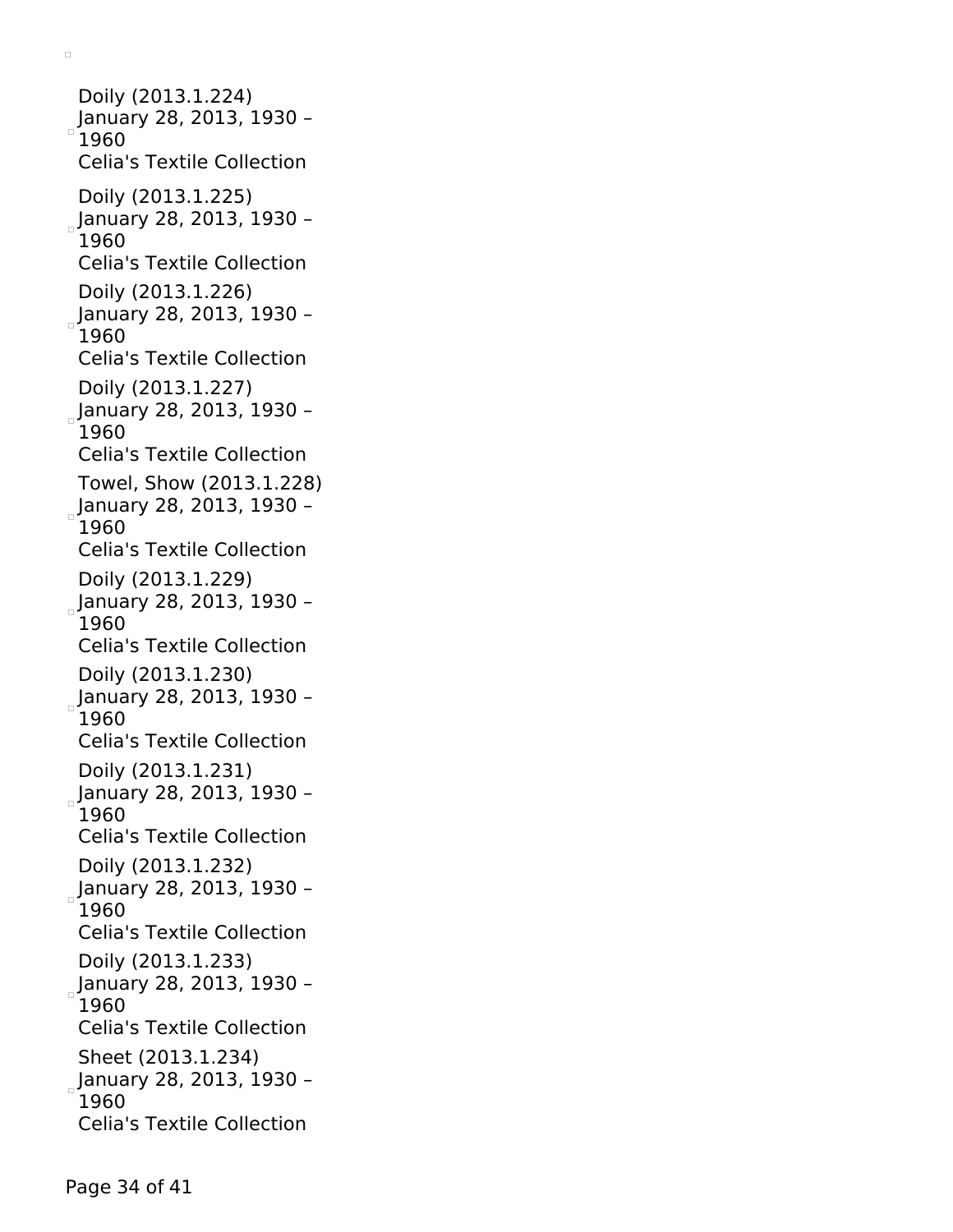Doily (2013.1.238) January 28, 2013, 1930 –  $^{\circ}$  2000 Celia's Textile Collection Pillowcase (2013.1.239)  $_{\circ}$ January 28, 2013, 1930 -2000 Celia's Textile Collection Pillowcase (2013.1.240) January 28, 2013, 1930 – 2000 Celia's Textile Collection Doily (2013.1.241) January 30, 2013, 1930 – 2000 Celia's Textile Collection Doily (2013.1.242) January 30, 2013, 1965 Celia's Textile Collection Doily (2013.1.243) January 30, 2013, 1930 – 2000 Celia's Textile Collection Doily (2013.1.244)  $_{\circ}$ January 30, 2013, 1930 -2000 Celia's Textile Collection Doily (2013.1.245) January 30, 2013, 1930 – 2000 Celia's Textile Collection Doily (2013.1.246) January 30, 2013, 1930 – 2000 Celia's Textile Collection Doily (2013.1.247) January 30, 2013, 1930 – 2000 Celia's Textile Collection Pillowcase (2013.1.248)  $_{\circ}$ January 30, 2013, 1930 – 2000 Celia's Textile Collection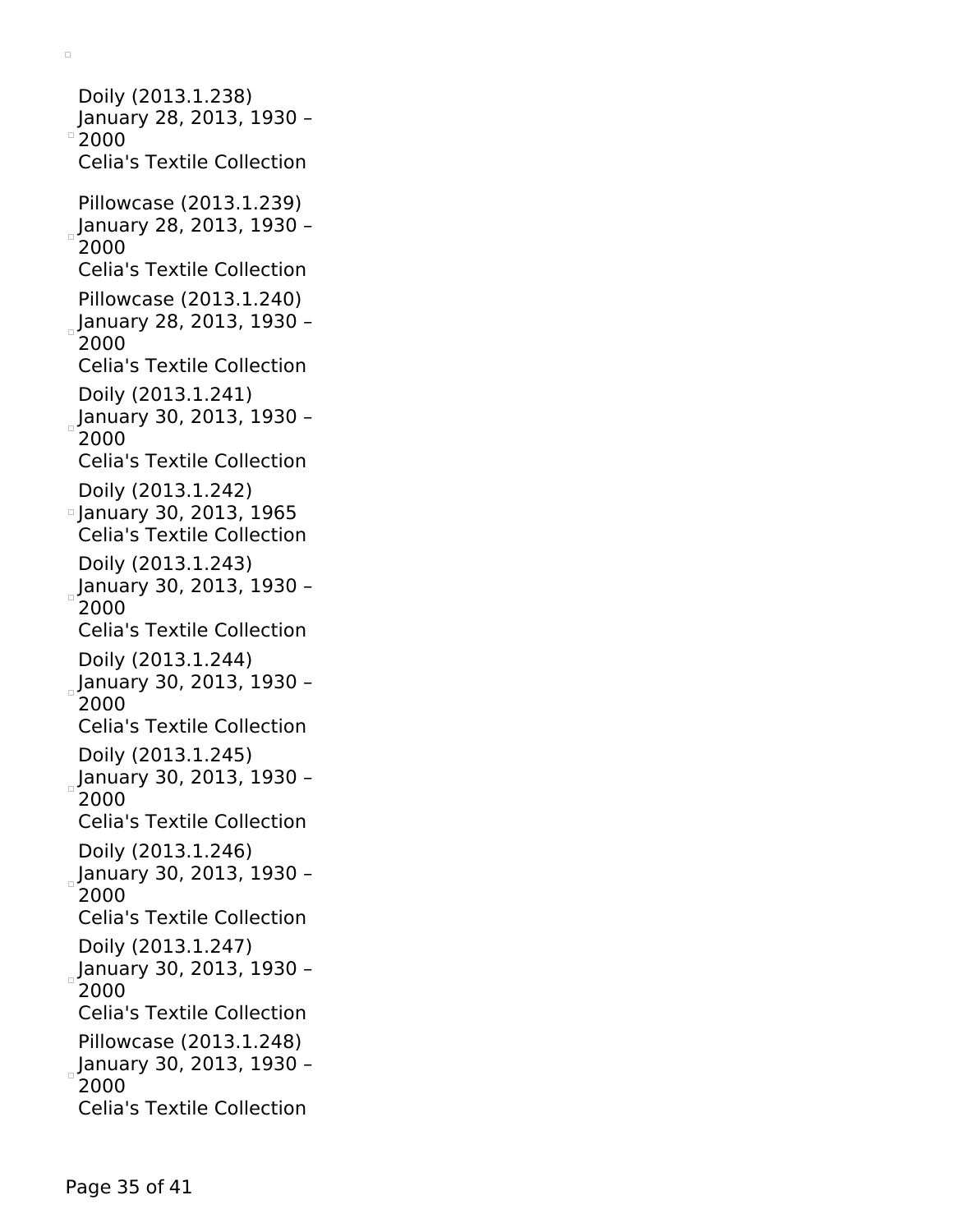Doily (2013.1.249) January 30, 2013, 1930 – 2000 Celia's Textile Collection Doily (2013.1.250) January 30, 2013, 1930 – 2000 Celia's Textile Collection Doily (2013.1.251) January 30, 2013, 1930 – 2000 Celia's Textile Collection Doily (2013.1.252) January 30, 2013, 1930 – 2000 Celia's Textile Collection Doily (2013.1.253)  $_{\circ}$ January 30, 2013, 1930 – 2000 Celia's Textile Collection Doily (2013.1.254) January 30, 2013, 1930 – 2000 Celia's Textile Collection Doily (2013.1.255) January 30, 2013, 1930 – 2000 Celia's Textile Collection Doily (2013.1.256) January 30, 2013, 1930 – 2000 Celia's Textile Collection Doily (2013.1.257) January 30, 2013, 1930 – 2000 Celia's Textile Collection Doily (2013.1.258) January 30, 2013, 1930 – 2000 Celia's Textile Collection Doily (2013.1.259) January 30, 2013, 1930 – 2000 Celia's Textile Collection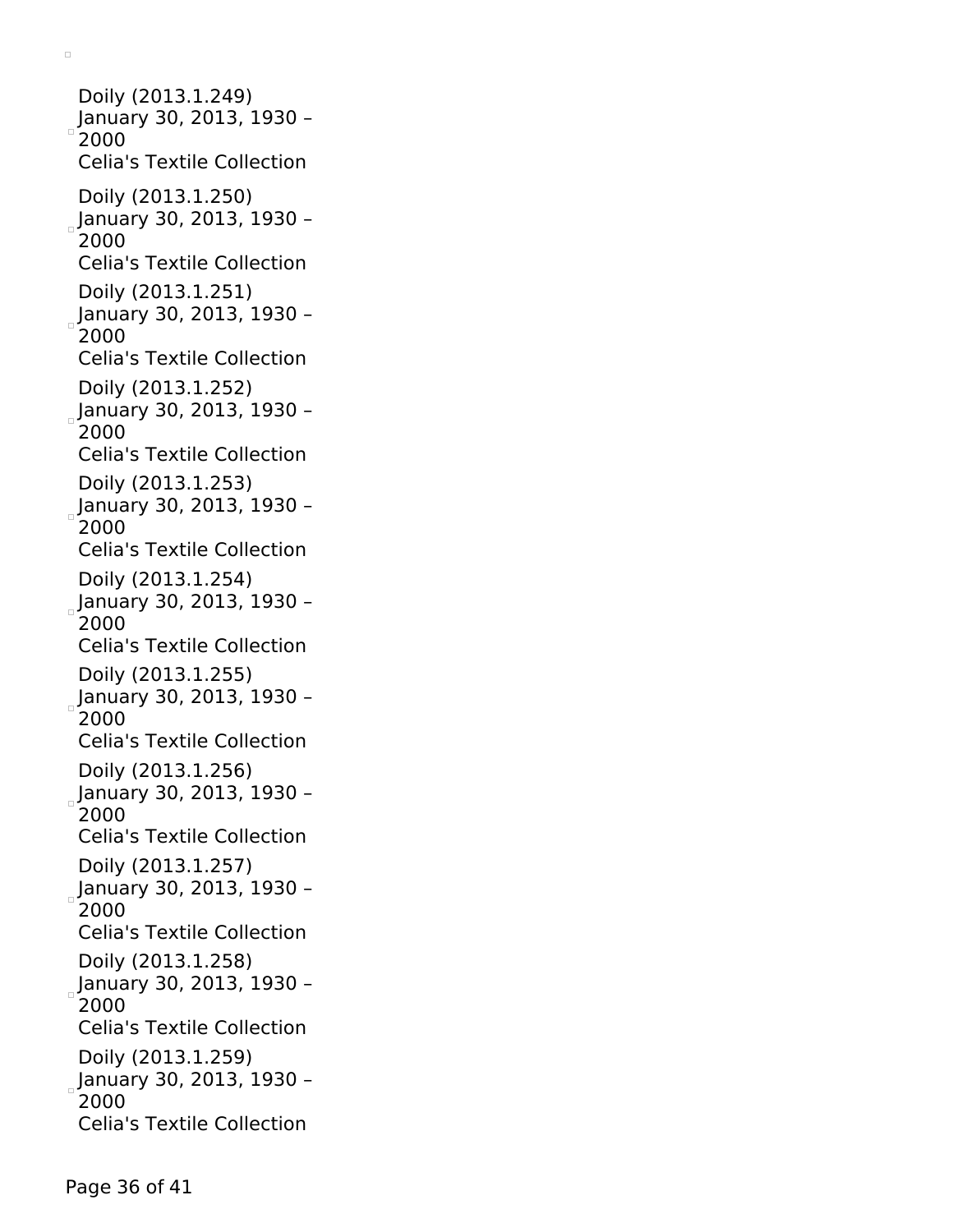Doily (2013.1.260) January 30, 2013, 1930 –  $^{\circ}$  2000 Celia's Textile Collection Doily (2013.1.261) January 30, 2013, 1930 – 2000 Celia's Textile Collection Doily (2013.1.262)  $_{\circ}$ January 30, 2013, 1930 – 2000 Celia's Textile Collection Doily (2013.1.263) January 30, 2013, 1930 – 2000 Celia's Textile Collection Doily (2013.1.264) January 30, 2013, 1930 – 2000 Celia's Textile Collection Doily (2013.1.265) January 30, 2013, 1930 – 2000 Celia's Textile Collection Doily (2013.1.266) January 30, 2013, 1930 – 2000 Celia's Textile Collection Doily (2013.1.267) January 30, 2013, 1930 – 2000 Celia's Textile Collection Doily (2013.1.268) January 30, 2013, 1930 – 2000 Celia's Textile Collection Doily (2013.1.269) January 28, 2013, 1930 – 2000 Celia's Textile Collection Doily (2013.1.270) January 28, 2013, 1930 – 2000 Celia's Textile Collection

 $\Box$ 

Page 37 of 41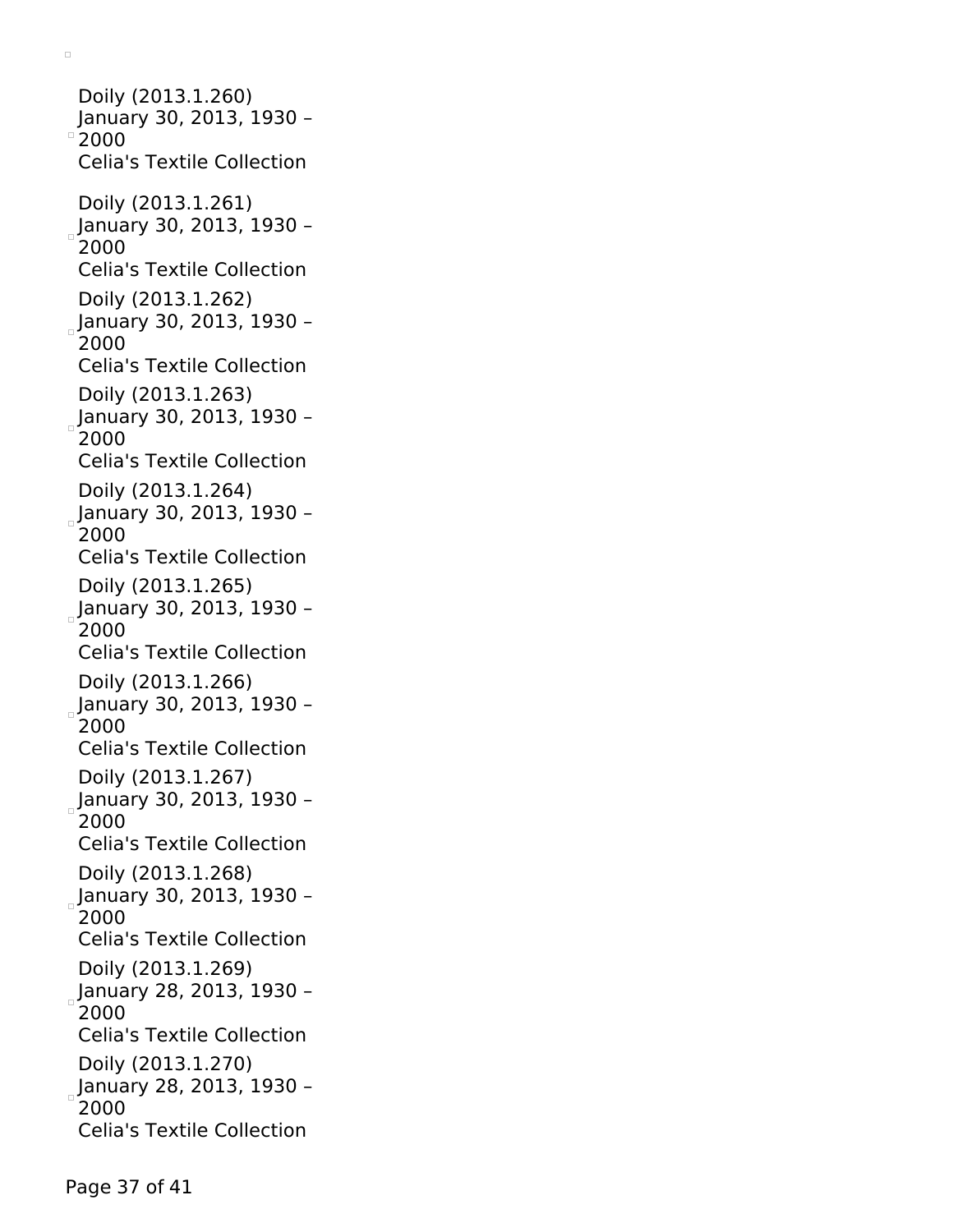Doily (2013.1.271) January 28, 2013, 1930 – 2000 Celia's Textile Collection Doily (2013.1.272) January 28, 2013, 1930 – 2000 Celia's Textile Collection Doily (2013.1.273) January 28, 2013, 1930 – 2000 Celia's Textile Collection Doily (2013.1.274) January 28, 2013, 1930 – 2000 Celia's Textile Collection Doily (2013.1.275) January 28, 2013, 1930 – 2000 Celia's Textile Collection Doily (2013.1.276) January 28, 2013, 1930 – 2000 Celia's Textile Collection Doily (2013.1.277) January 28, 2013, 1930 – 2000 Celia's Textile Collection Doily (2013.1.278) January 28, 2013, 1930 – 2000 Celia's Textile Collection Doily (2013.1.279) January 28, 2013, 1930 – 2000 Celia's Textile Collection Pillowcase (2013.1.280) January 28, 2013, 1930 – 2000 Celia's Textile Collection Pillowcase (2013.1.281) January 28, 2013, 1930 – 2000 Celia's Textile Collection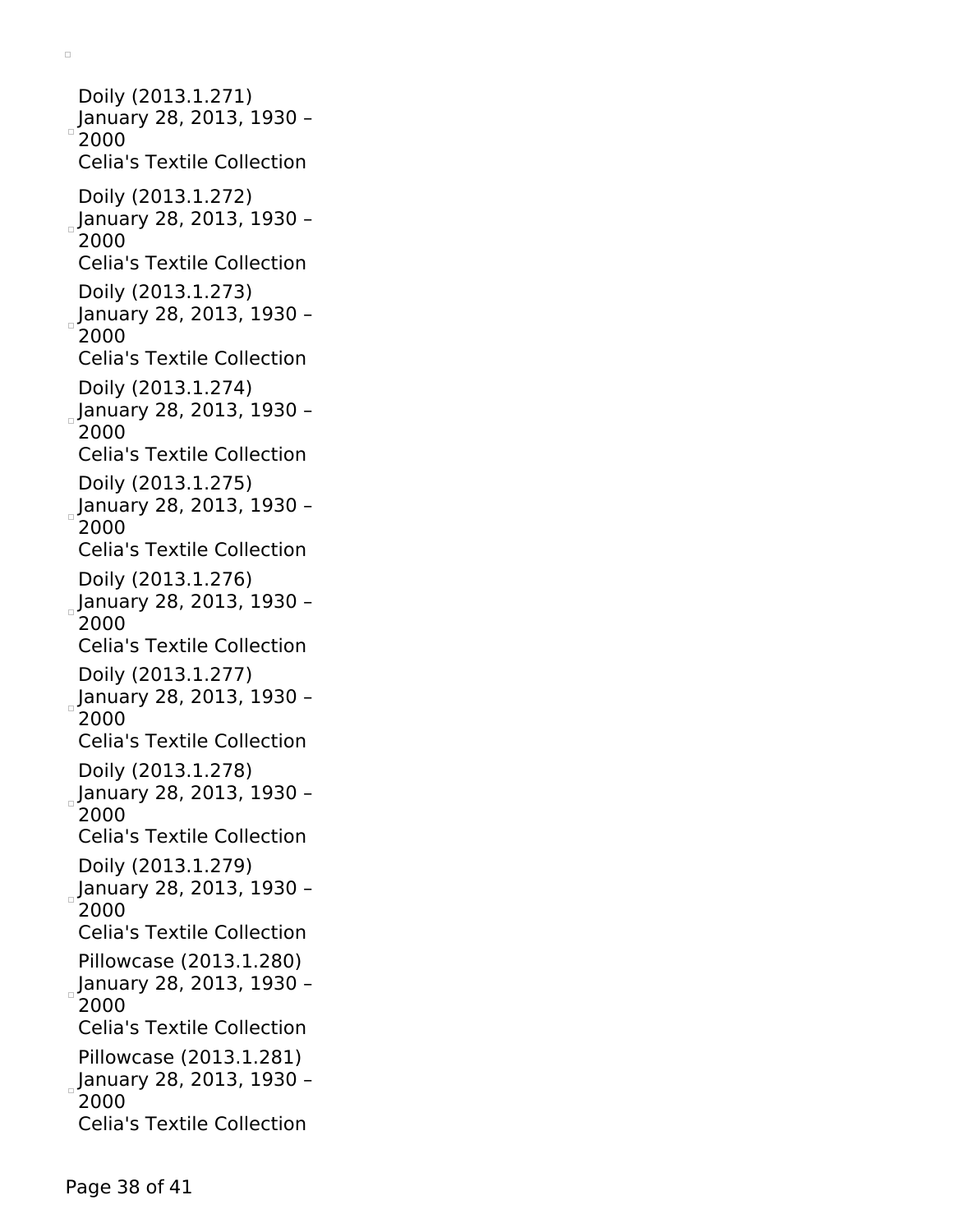Celia's Textile Collection Tablecloth (2013.1.283)  $_{\circ}$ January 28, 2013, 1930 – 2000 Celia's Textile Collection Runner, Table (2013.1.284)  $_{\circ}$ January 28, 2013, 1930 -2000 Celia's Textile Collection Napkin (2013.10.1) 1903 – 1985 George's Collection Napkin (2013.10.2) 1903 – 1985 George's Collection Napkin (2013.10.3) 1903 – 1985 George's Collection Napkin (2013.10.4) 1903 – 1985 George's Collection Napkin (2013.10.5) 1903 – 1985 George's Collection Napkin (2013.10.6) 1903 – 1985 George's Collection Tablecloth (2013.10.7) 1903 – 1985 George's Collection Doily (2013.10.8) 1903 – 1985 George's Collection Doily (2013.10.9) 1903 – 1985 George's Collection Skirt, Foustanella (2013.16.3) Shirt, Dress (2013.16.7) Kit, Needlework (2013.22.5) circa 1920,

Page 39 of 41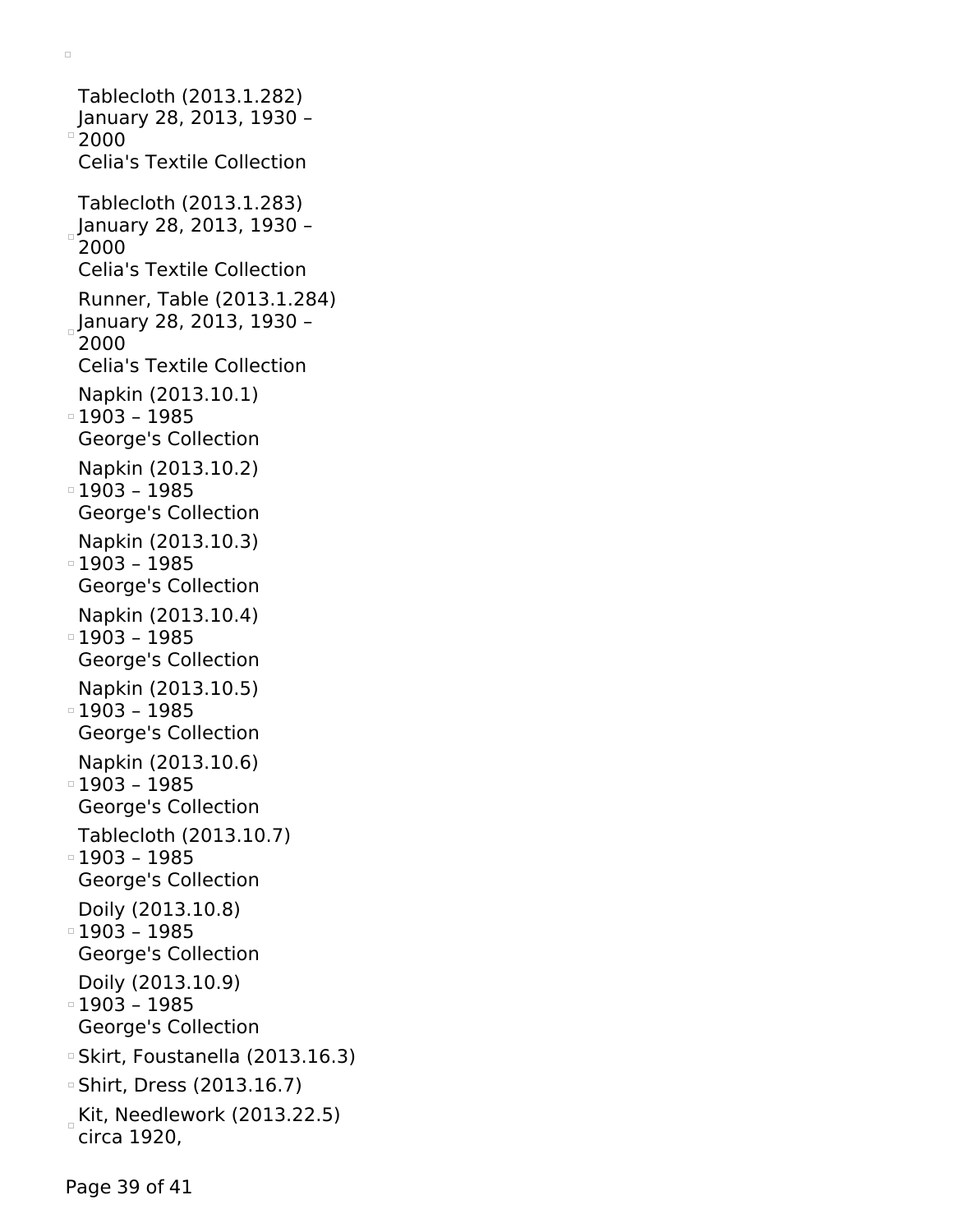```
Pillowcase (2013.24.2)
Uniform (2015.14.3)
 Helias Doundoulakis Collection
Fez (2016.3.1)
 1920s,
Doll (2016.4.3)
Doll (2016.4.4)
Embroidery (2017.3.2)
Tablecloth (2017.3.11)
Cover, Duvet (2021.12.1)
 1910s
Cover, Pillow (2021.12.2A)
 1910s
Cover, Pillow (2021.12.2B)
Runner, Table (2021.12.5)
Flag (F2013.7)
 1927 – 2000
Flag (F2013.8)
 1927 – 2000
Apron (F2013.11)
Towel, Dish (F2013.14)
Holder, Flag (F2013.43)
Bag, Tagari (F2013.45)
 Nicholas Topping Collection
Runner, Table (F2014.45)
Shirt (F2014.114)
Shirt (F2014.115)
Tapestry (F2014.130)
Pillowcase (F2014.153)
Pillowcase (F2014.155)
Handkerchief (F2014.160)
Handkerchief (F2014.161)
Handkerchief (F2014.162)
 circa 1946,
Handkerchief (F2014.163)
Scarf (F2014.169)
Patch (F2014.171)
Tablecloth (F2016.32)
```
Page 40 of 41